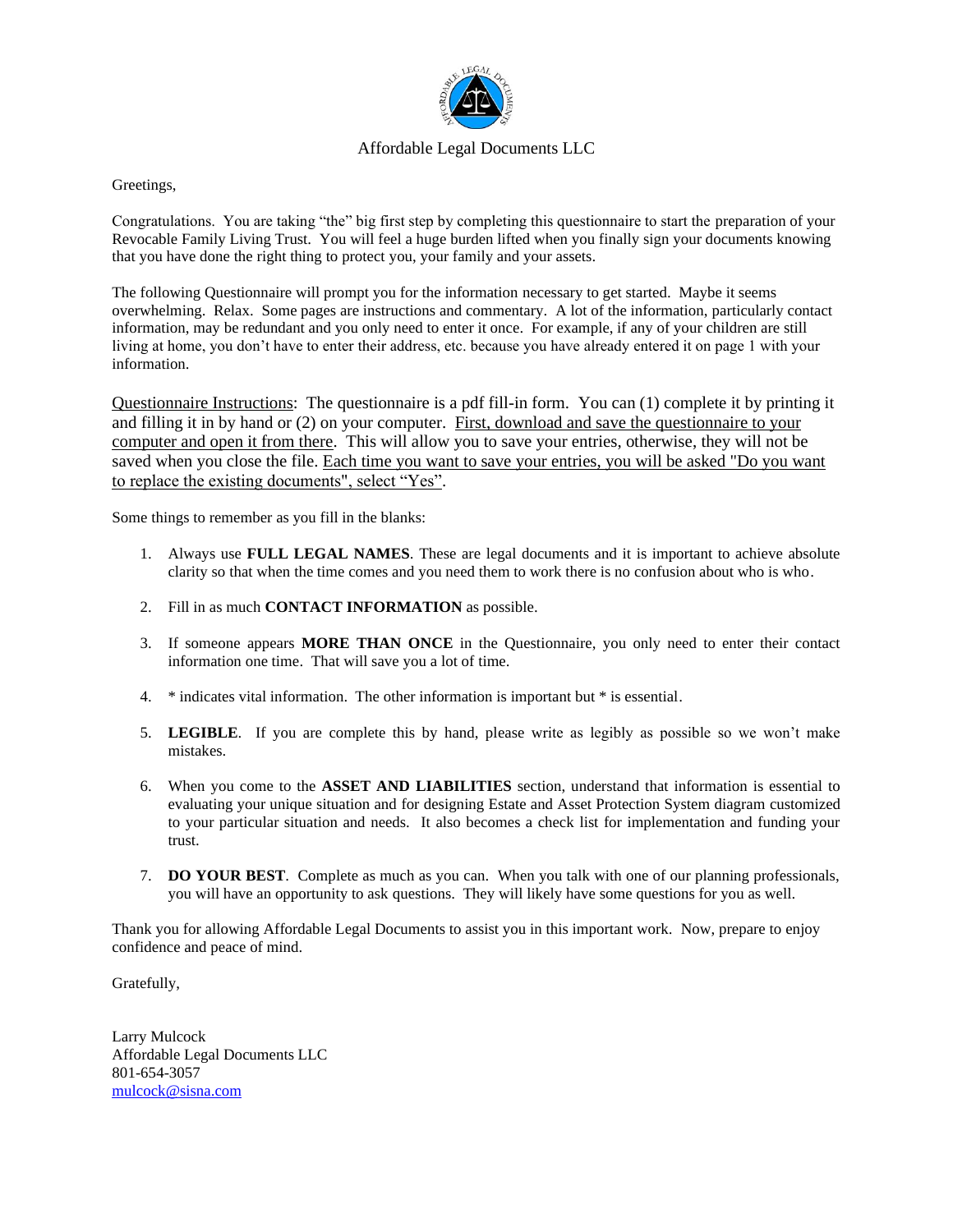### **PERSONAL & FAMILY INFORMATION**

HELP: "*Settlors*" means you, the people who are setting up your Trust. The Settlors "settle" the Trust meaning they are setting up the Trust.

| YES / NO Current Estate Plan? If "Yes', please describe ________________________ |  |              |
|----------------------------------------------------------------------------------|--|--------------|
|                                                                                  |  |              |
|                                                                                  |  |              |
|                                                                                  |  |              |
|                                                                                  |  |              |
|                                                                                  |  |              |
|                                                                                  |  |              |
|                                                                                  |  | $\text{Fax}$ |
|                                                                                  |  |              |
|                                                                                  |  |              |
| YES / NO Current Estate Plan? If "Yes', please describe ________________________ |  |              |
|                                                                                  |  |              |
|                                                                                  |  |              |
|                                                                                  |  |              |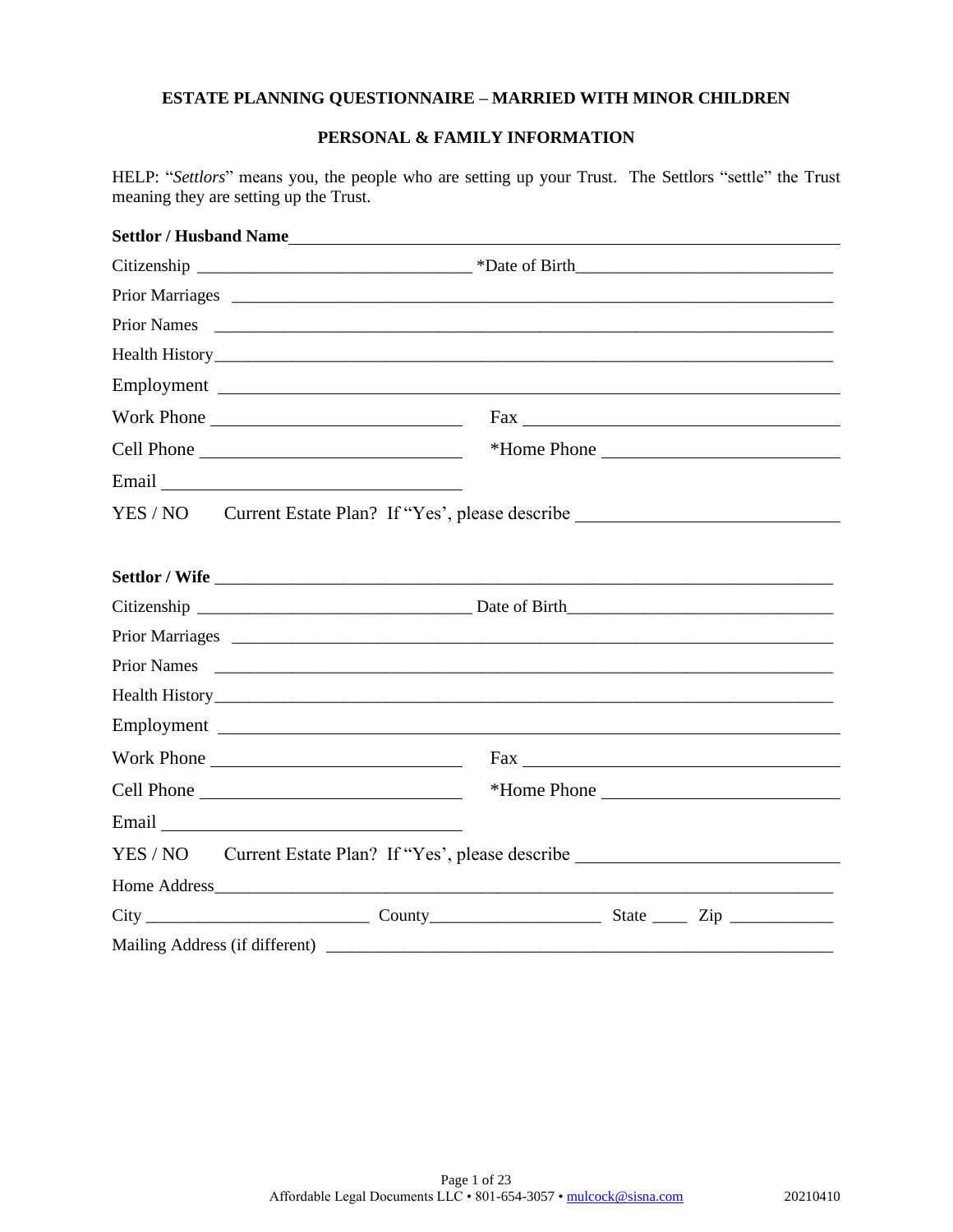### **CHILDREN**

| Child or ______ Non-child Beneficiary #1                                                                                                                                                                                       |
|--------------------------------------------------------------------------------------------------------------------------------------------------------------------------------------------------------------------------------|
|                                                                                                                                                                                                                                |
|                                                                                                                                                                                                                                |
|                                                                                                                                                                                                                                |
|                                                                                                                                                                                                                                |
| $City$ $City$ $Step$ $Line$                                                                                                                                                                                                    |
|                                                                                                                                                                                                                                |
| Cell Phone email email email email experience of the contract of the contract of the contract of the contract of the contract of the contract of the contract of the contract of the contract of the contract of the contract  |
| Physical, mental or other disability?<br>Child or _____ Non-child Beneficiary #2                                                                                                                                               |
|                                                                                                                                                                                                                                |
|                                                                                                                                                                                                                                |
|                                                                                                                                                                                                                                |
|                                                                                                                                                                                                                                |
|                                                                                                                                                                                                                                |
|                                                                                                                                                                                                                                |
| email entrance and the contract of the contract of the contract of the contract of the contract of the contract of the contract of the contract of the contract of the contract of the contract of the contract of the contrac |
| Physical, mental or other disability?                                                                                                                                                                                          |
| Child or _____ Non-child Beneficiary #3                                                                                                                                                                                        |
|                                                                                                                                                                                                                                |
|                                                                                                                                                                                                                                |
|                                                                                                                                                                                                                                |
|                                                                                                                                                                                                                                |
| $City$ $City$ $Step$ $Line$                                                                                                                                                                                                    |
| Work Phone                                                                                                                                                                                                                     |
|                                                                                                                                                                                                                                |
| Are there any Special Needs for this child's family?<br>Physical, mental or other disability?                                                                                                                                  |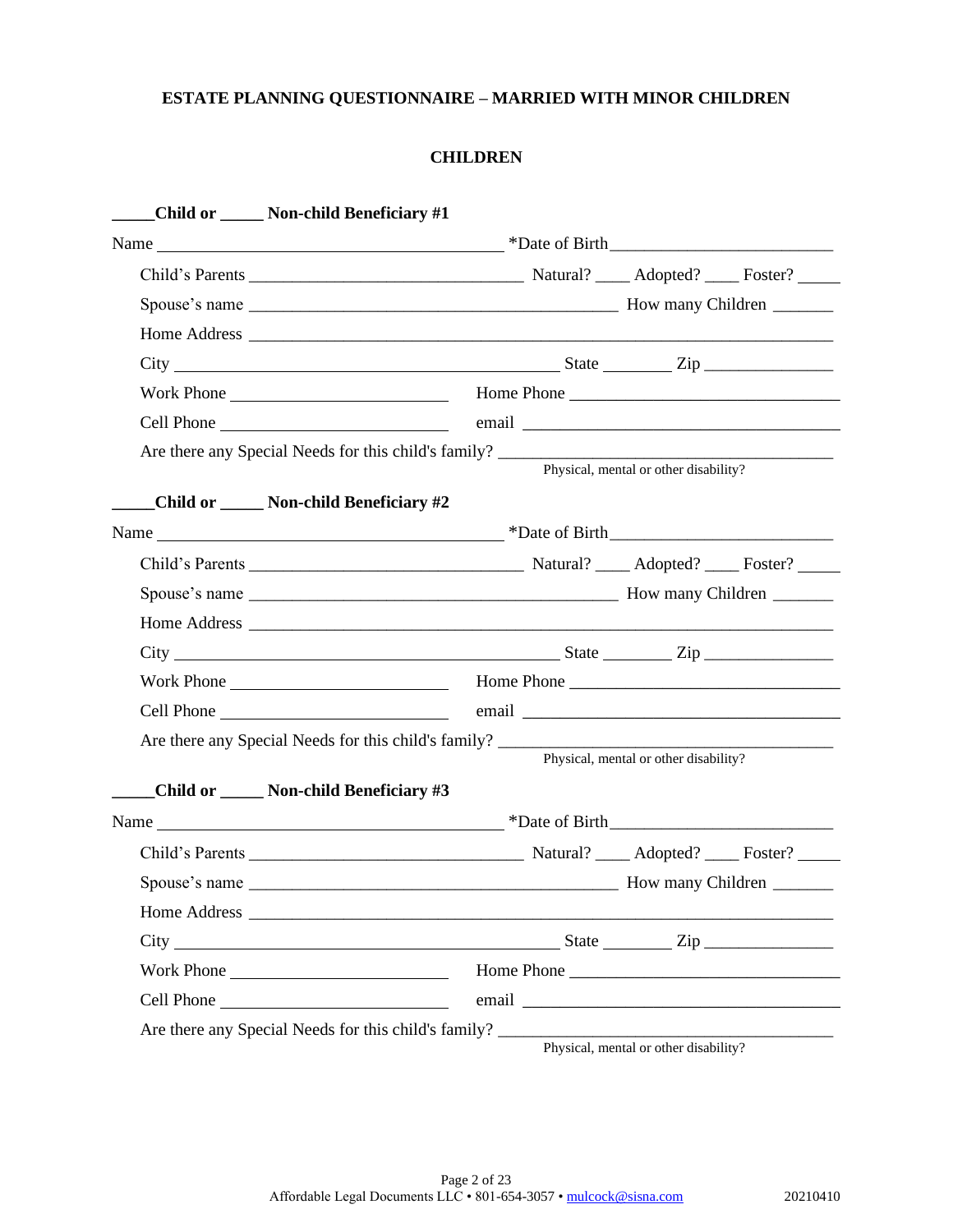|               | Child or _____ Non-child Beneficiary #4                                                       |
|---------------|-----------------------------------------------------------------------------------------------|
|               |                                                                                               |
|               |                                                                                               |
|               |                                                                                               |
|               |                                                                                               |
|               | $City$ $City$ $Step$ $Zip$                                                                    |
|               |                                                                                               |
|               |                                                                                               |
|               | Physical, mental or other disability?                                                         |
|               | Child or _____ Non-child Beneficiary #5                                                       |
|               |                                                                                               |
|               |                                                                                               |
|               |                                                                                               |
|               |                                                                                               |
|               | $\text{City}$ $\text{City}$                                                                   |
|               |                                                                                               |
|               |                                                                                               |
|               | Are there any Special Needs for this child's family?<br>Physical, mental or other disability? |
|               | Child or _____ Non-child Beneficiary #6                                                       |
|               |                                                                                               |
|               |                                                                                               |
| Spouse's name | <b>How many Children</b>                                                                      |
|               |                                                                                               |
|               | $City$ $City$ $Step$ $Line$                                                                   |
|               | Work Phone                                                                                    |
|               |                                                                                               |
|               |                                                                                               |
|               | Physical, mental or other disability?                                                         |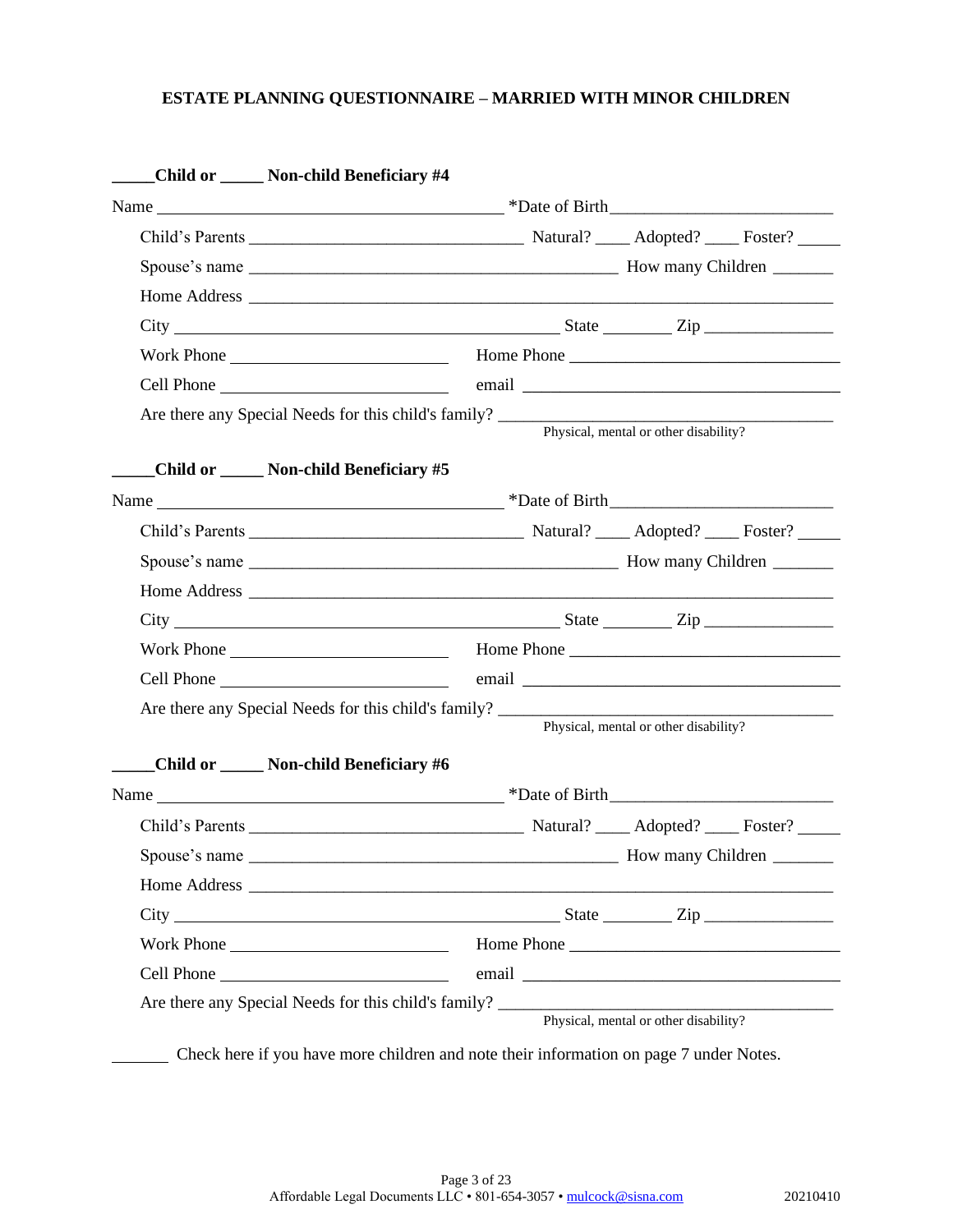### **DOCUMENTS**

NOTE: **IT IS ONLY NECESSARY TO PROVIDE EACH PERSON'S CONTACT INFORMATION ONE TIME.** For example, if your spouse is also your *Personal Representative*, then in the *Personal Representative* section under *Primary Personal Representative,* just fill in his/her name and leave the contact information blank.

#### **REVOCABLE LIVING TRUST**

HELP: For estate planning purposes, you, as the Settlors, are "settling" or setting up a "revocable trust". The Trust is a contract (not an entity) in which the Settlors (YOU) appoint the Trustees (YOU) to manage assets that are transferred to the Trust for the benefit of the Beneficiaries (YOU).

HELP: Trust Name – Generally, the Trust bears the names of the Settlors, such as "The William Smith Family Trust". However, you can name it anything you want.

**Trust Name**

Example: John and Martha Sample Trust

### **TRUSTEES**

HELP: *Trustee* – The Trustee is technically the owner of the trust property, but we often think of the owner as being the Trust, which is fine. The Trustee(s) is the party(s) to the Trust who manages the Trust assets and property as instructed by the Settlor(s) in the Trust contract.

HELP: *Successor Trustee* – If the Original Trustees die the Successor Trustee(s) steps into the place of the Trustees and takes over the management and distributions of the Trust assets to the new Beneficiaries.

If the Original Trustees becomes incapacitated and are still alive but not able to perform the Trustees' duties, the Successor Trustee steps in to manage the Trust until the Original Trustees either regains their capacity or die. We suggest you have one or two backup Successor Trustees in case one is not available or refuses to do the job.

NOTE: If there are trustworthiness concerns, you can have more than one Trustee or Successor Trustee at a time to provide a check and balance. It is better to have an odd number so that a disagreement cannot end in deadlock making the services of a judge necessary to resolve a conflict.

NOTE: It is good to have some back-ups named in case your first choice can't or is not willing to serve. We recommend two back-ups, but you may have more if you desire. Back-ups are not required. If there is no one specified in the Trust, the Beneficiaries can elect someone, but, if no one is appointed or they can't agree, a judge will need to pick a replacement.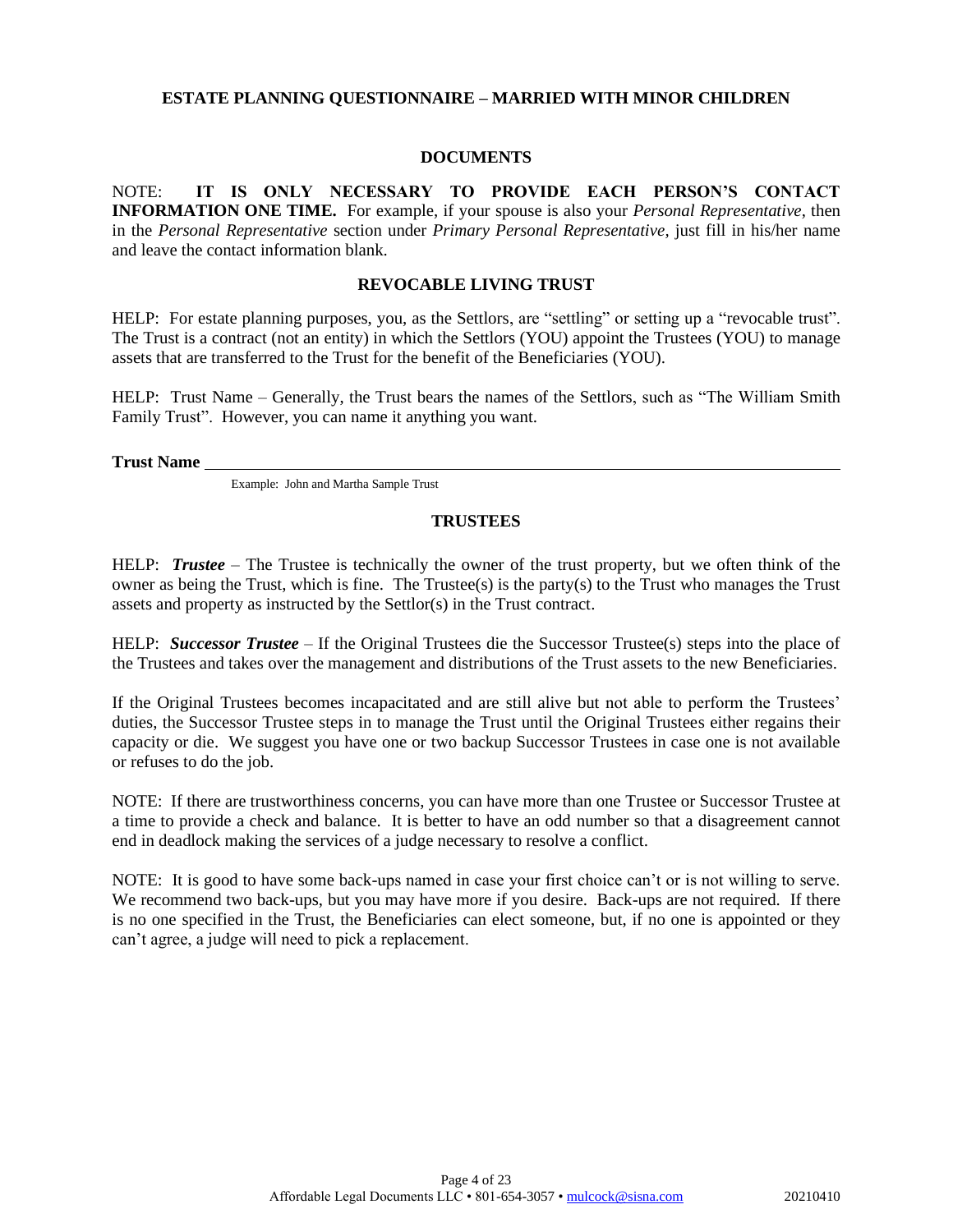## **YOU are the Original Trustees**

| 1 <sup>st</sup> Successor Trustee |                             |  |
|-----------------------------------|-----------------------------|--|
|                                   |                             |  |
|                                   |                             |  |
|                                   | $City$ $2ip$ $2ip$          |  |
| Work Phone                        |                             |  |
|                                   |                             |  |
| 2 <sup>nd</sup> Successor Trustee |                             |  |
|                                   |                             |  |
|                                   |                             |  |
|                                   | $City$ $City$ $Step$ $Type$ |  |
| Work Phone                        |                             |  |
|                                   |                             |  |
| 3 <sup>rd</sup> Successor Trustee |                             |  |
|                                   |                             |  |
|                                   |                             |  |
|                                   | $City$ $City$ $Zip$         |  |
| Work Phone                        | Home Phone                  |  |
|                                   |                             |  |

Check here if you want additional Successor Trustees and note them on page 7 under Notes.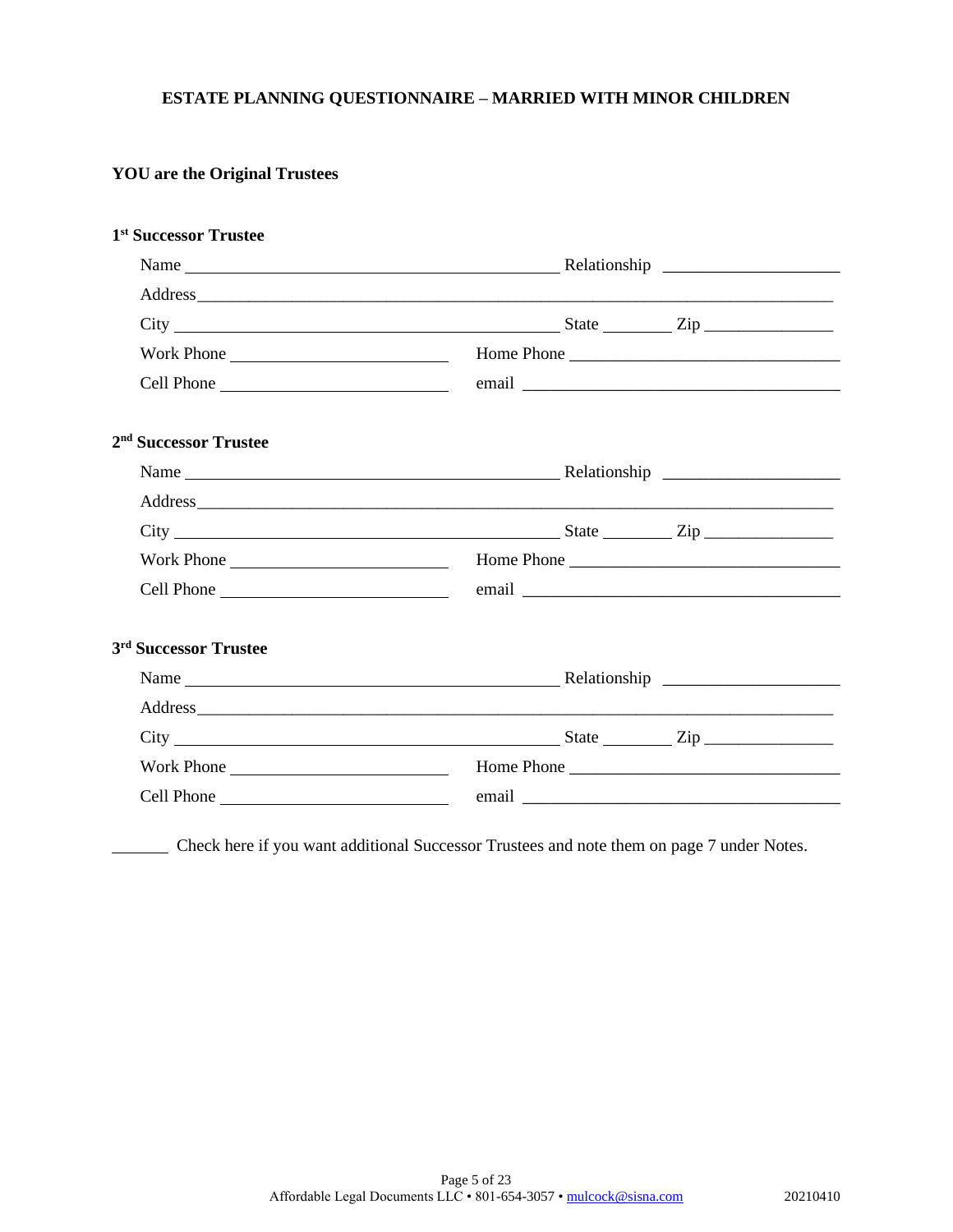### **DISTRIBUTION SCHEME FOR YOUR ESTATE**

INSTRUCTIONS: To insure your documents will do what you want, it is important to know your options and be very clear. Read through the following information before you decide. We will discuss this with you before we start your documents until we are satisfied that both you and we are clear. Be sure to (1) always use full legal names and (2) Please provide as much contact information as possible.

HELP: "*Trust Estate"* means everything owned by your Trust.

HELP: "*per stirpes*" or "*by right of representation*" means your estate is to be divided into shares, equal or unequal, one share for each beneficiary. For example, if one of your children predeceases you, that child's share of your estate would be split between that child's children/your grandchildren. A deceased beneficiary's share follows their bloodline, that is, to their children.

HELP: "*per capita*" means your estate is to be divided equally between the surviving beneficiaries. For example, if a one of your children dies before you, that child's share would be split among their siblings, your surviving children, and nothing would go to their children, your grandchildren.

#### THINGS TO CONSIDER:

- 1. Division of the Trust Estate
	- a. Divide the Trust Estate equally between the children or do you want an UNequal distribution?
	- b. Do you want to "disinherit" anyone?
	- c. Do you have special situations such as a handicapped child receiving government benefits?
- 2. What if a child dies before you do?
	- a. If a child predeceases me, divide that child's share equally among that child's children. This is called either a "per stirpes" distribution or distribution "*by right of representation*".
	- b. If a child predeceases me, divide their share equally among their siblings "per capita".
- 3. When do you want them to get their share?
	- a. As soon as possible after you die?
	- b. When they reach a certain age, for example:
		- i. When each child turns 21
		- ii. After the youngest child turns 21
		- iii. 30% when they turn 21, 30% when they turn 25, the balance when they turn 28
		- iv. Hold the entire estate in trust for the benefit of all minor children. When the youngest child turns 21, divide what's left equally per stirpes.
	- c. When they accomplish a certain task, such as a college degree, get married or by a house.
- 4. Do you want to leave anything to charities, such as Utah Youth Village or the University of Utah?
- 5. Do you want to leave anything to non-family members, such as a friend or a foster child?
- 6. Is there anyone you DO NOT want to receive anything from your estate (disinherit)?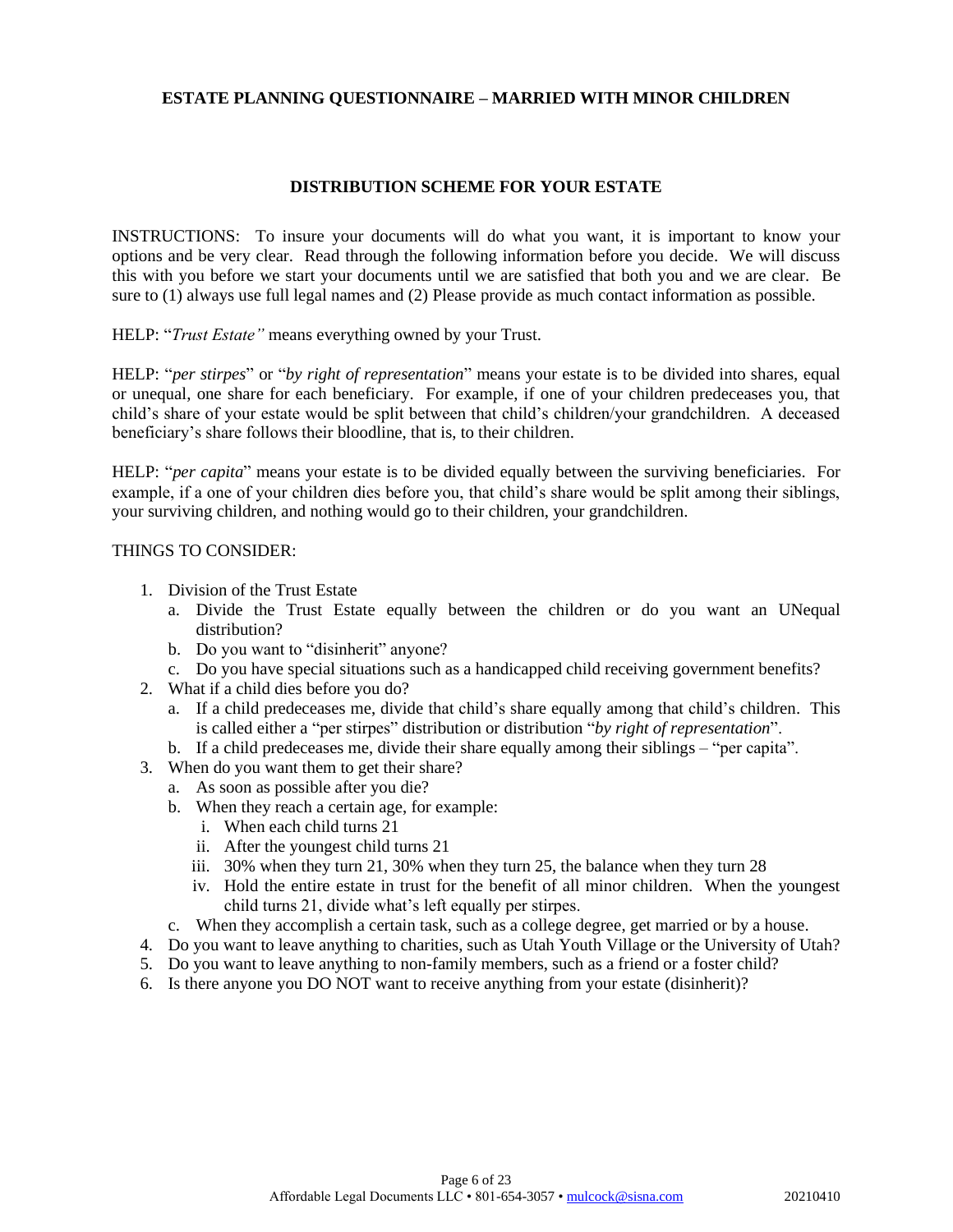### **ESTATE DISTRIBUTION**:

| Do you have any specific concerns with regard to the final distribution of your estate? |
|-----------------------------------------------------------------------------------------|
|                                                                                         |
| Are there any children, grandchildren or any other relative you want to disinherit?     |
| Do you wish to make any anatomical bequests / be an organ donor?                        |
| Do you wish to leave any of your estate to charitable organizations?                    |
|                                                                                         |

### **LAST WILLS AND TESTAMENTS**

INSTRUCTIONS: Be sure to (1) Always use full legal names and (2) provide as much contact information as possible.

HELP: A "pour-over will" means that your Last Will and Testament has a provision that leaves everything not in your Trust to your Trust. In other words, the Trust is the sole heir of your Will, that is to say that your Will "pours" everything "over" into your Trust.

### **PERSONAL REPRESENTATIVES**

HELP: A "p*ersonal representative*" (formerly known as an "e*xecutor*") represents your estate after you die. The Personal Representative takes care of distributing all your stuff you did not transfer to your Trust.

NOTE: Usually, the Personal Representative and Alternate Personal Representative s are the same people as the Successor Trustees. The Personal Representative deals with non-Trust assets and the Trustee deals with Trust assets. It makes it less complicated if only one person must sign and coordinate activities. A committee takes longer to get things done.

NOTE: If there are trustworthiness concerns, you can have more than one Personal Representative and Trustee at a time to provide a check and balance. It is better to have an odd number so that a disagreement cannot end in deadlock making the services of a probate judge necessary to resolve a conflict.

NOTE: It is good to have some back-ups named in case your first choice can't or is not willing to serve.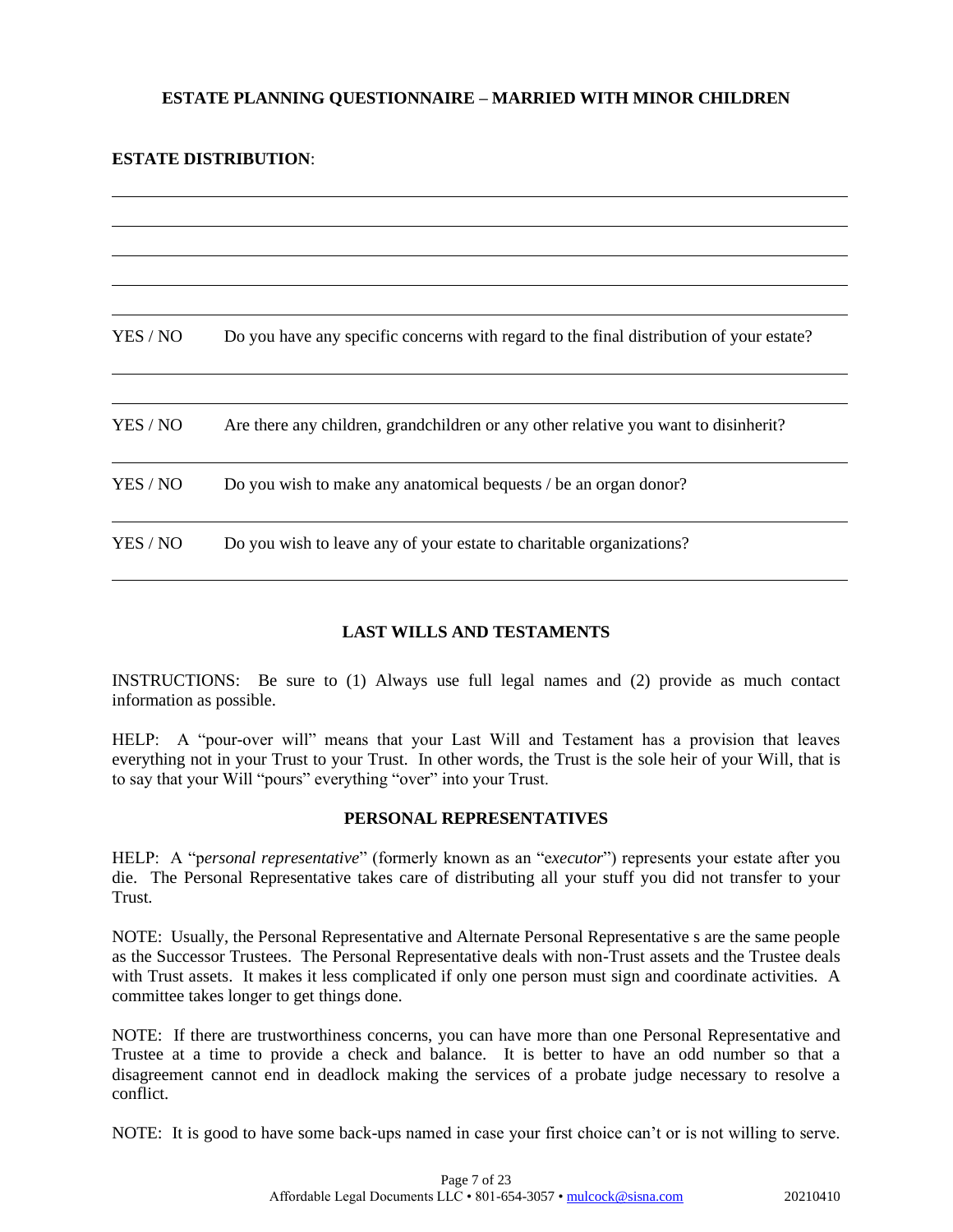### **HUSBAND PERSONAL REPRESENTATIVES**

| Husband - Personal Representative (Usually your spouse)                                                                                                                                                                        |  |  |
|--------------------------------------------------------------------------------------------------------------------------------------------------------------------------------------------------------------------------------|--|--|
|                                                                                                                                                                                                                                |  |  |
|                                                                                                                                                                                                                                |  |  |
| $City$ $City$ $Step$ $Line$                                                                                                                                                                                                    |  |  |
| Work Phone Lawrence and Home Phone Lawrence and Home Phone Lawrence and Home Phone Lawrence and Home Phone Lawrence and Home Phone Lawrence and Home Phone Lawrence and Home Phone Lawrence and Home Phone Lawrence and Home P |  |  |
|                                                                                                                                                                                                                                |  |  |
| Husband - 1 <sup>st</sup> Alternate Personal Representative                                                                                                                                                                    |  |  |
|                                                                                                                                                                                                                                |  |  |
|                                                                                                                                                                                                                                |  |  |
|                                                                                                                                                                                                                                |  |  |
|                                                                                                                                                                                                                                |  |  |
|                                                                                                                                                                                                                                |  |  |
| Husband - 2 <sup>nd</sup> Alternate Personal Representative                                                                                                                                                                    |  |  |
|                                                                                                                                                                                                                                |  |  |
|                                                                                                                                                                                                                                |  |  |
|                                                                                                                                                                                                                                |  |  |
|                                                                                                                                                                                                                                |  |  |
| Cell Phone email email email email email expression of the state of the state of the state of the state of the state of the state of the state of the state of the state of the state of the state of the state of the state o |  |  |
| Husband - 3 <sup>rd</sup> Alternate Personal Representative                                                                                                                                                                    |  |  |
| Name Relationship Relationship                                                                                                                                                                                                 |  |  |
|                                                                                                                                                                                                                                |  |  |
| $City$ $City$ $Step$ $Line$                                                                                                                                                                                                    |  |  |
|                                                                                                                                                                                                                                |  |  |
|                                                                                                                                                                                                                                |  |  |

Check here if you want additional Alternate PRs and enter their information below.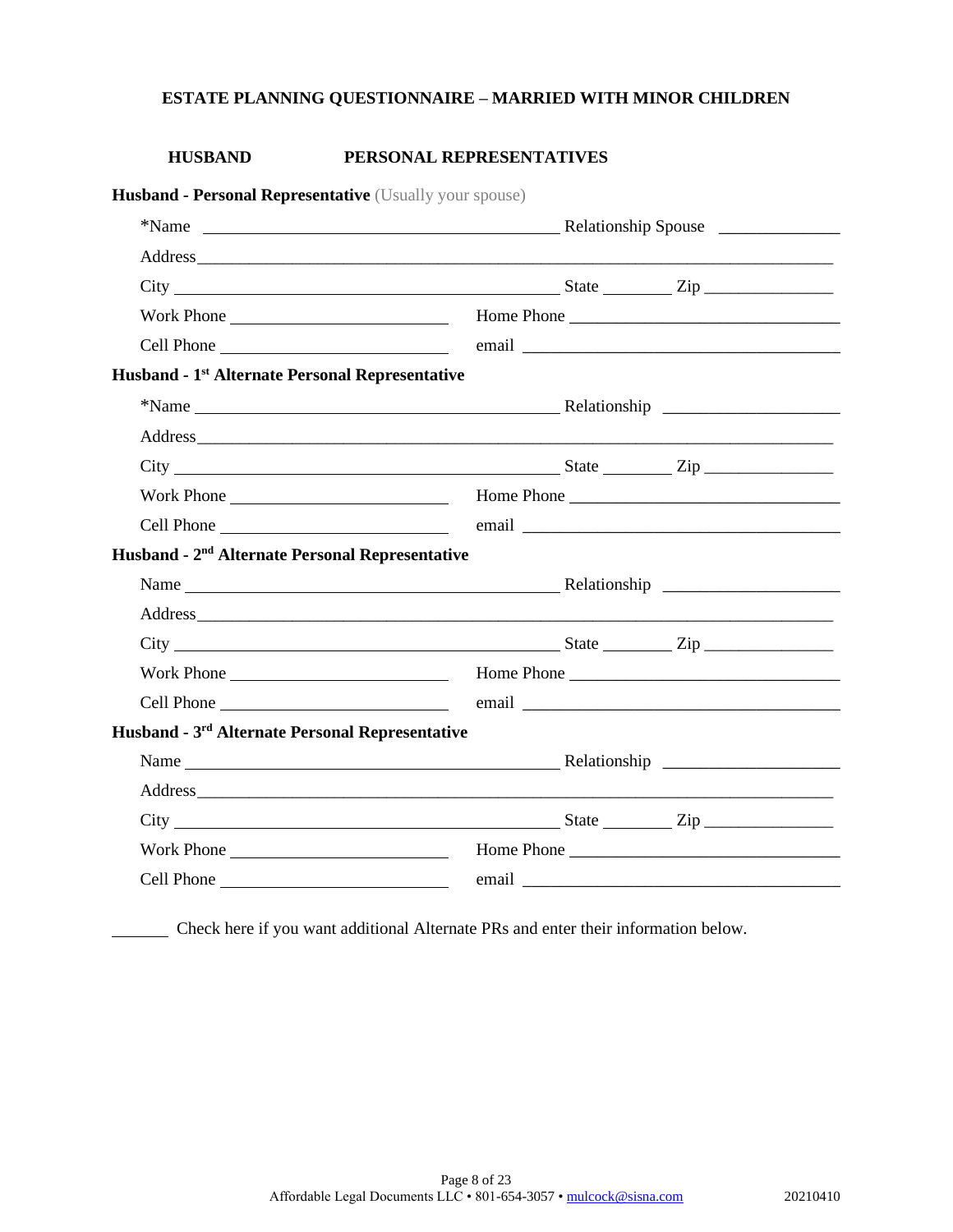### **WIFE PERSONAL REPRESENTATIVES**

| <b>Wife - Personal Representative</b> (Usually your spouse)                                                                                                                   |  |  |
|-------------------------------------------------------------------------------------------------------------------------------------------------------------------------------|--|--|
|                                                                                                                                                                               |  |  |
|                                                                                                                                                                               |  |  |
| $City$ $City$ $Step$ $Line$                                                                                                                                                   |  |  |
| Work Phone                                                                                                                                                                    |  |  |
|                                                                                                                                                                               |  |  |
| Wife - 1 <sup>st</sup> Alternate Personal Representative                                                                                                                      |  |  |
|                                                                                                                                                                               |  |  |
|                                                                                                                                                                               |  |  |
| $City$ $\rule{0.1cm}{0.1cm}$ $\rule{0.1cm}{0.1cm}$ $\qquad \qquad \text{State}$ $\rule{0.1cm}{0.1cm}$ $\qquad \qquad \text{City}$ $\rule{0.1cm}{0.1cm}$ $\rule{0.1cm}{0.1cm}$ |  |  |
|                                                                                                                                                                               |  |  |
|                                                                                                                                                                               |  |  |
| Wife - 2 <sup>nd</sup> Alternate Personal Representative                                                                                                                      |  |  |
|                                                                                                                                                                               |  |  |
|                                                                                                                                                                               |  |  |
| $\text{City}$ $\frac{\text{City}}{\text{City}}$                                                                                                                               |  |  |
|                                                                                                                                                                               |  |  |
|                                                                                                                                                                               |  |  |

Check here if you want additional Alternate PRs and enter their information below.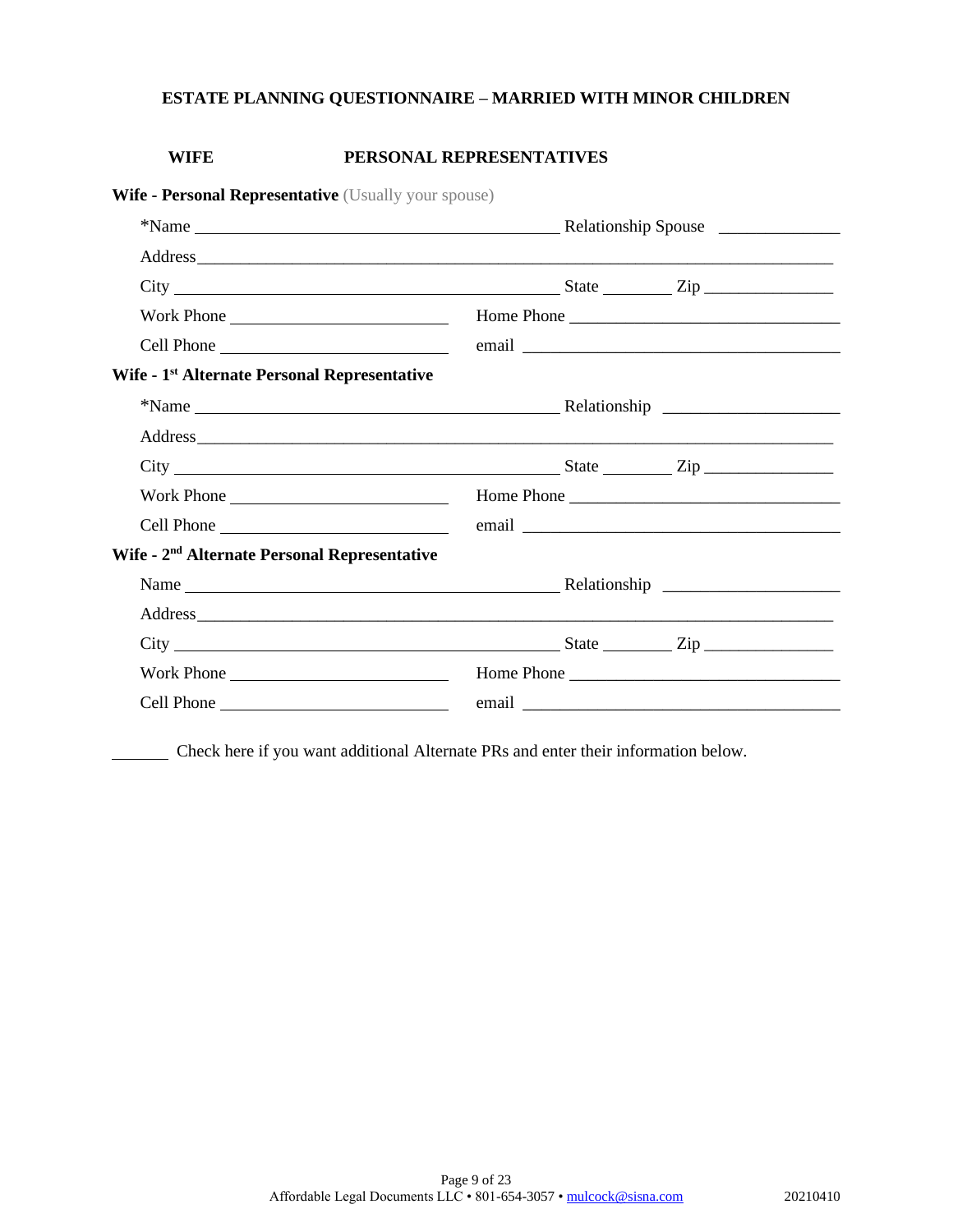### **GUARDIAN FOR MINOR CHILDREN**

INSTRUCTIONS: Be sure to (1) Always use full legal names and (2) provide as much contact information as possible.

HELP: A "*guardian*" is someone who has legal custody of another person's body (as opposed to their property – see "conservator"). It is in your Last Will and Testament where you specify guardians for your minor children. The legal role of the Guardian will end when your child turns 18.

NOTE: Guardians do not need be the same people as your Personal Representative or Successor Trustees.

NOTE: Some things to consider when selecting the Guardians are age, financial resources, number of children, health, geographic location, religious and moral preferences, neighborhood, etc.

NOTE: If you would like a certain couple to be the Guardians of you minor children, ask yourself the following questions: "If the husband died, would I want the wife to serve as Guardian alone?" "If the wife died, would I want the husband to serve as Guardian alone? If the answer is "Yes", it is best to list your preference of the two first, followed by your second choice. If the answer is "No" for one but not the other, you should just list your "Yes" choice followed by a third person back-up.

NOTE: We recommend that you have at least one or two alternates. You may have as many as you think are necessary.

### **CONSERVATOR FOR MINOR CHILDREN**

INSTRUCTIONS: Often the Conservator is the same person as the Guardian, but not always. If they are to be the same, just write "Same".

HELP: A "conservator" is someone who has legal stewardship and custody of another person's property and has a fiduciary obligation to manage the property for the sole benefit of that person. It is in your Last Will and Testament where you specify a Conservator to manage your estate for the benefit of your minor children. The authority of the conservator will end when your child turns 18.

NOTE: A Conservator does not need be the same people as your Guardian, Personal Representative or Successor Trustees. However, it is often the same as the Guardians since they are the ones who will be in intimate daily contact with your children and perhaps most aware of their needs.

NOTE: Some things to consider when selecting a Conservator are their financial experience and judgment, their concern and relationship with your children, their attitude and propensity toward thrift or spendthrift, their relationship with the Guardian, etc.

NOTE: If you would like a certain couple to be the Guardians of you minor children, ask yourself the following questions: "If the husband died, would I want the wife to serve as Guardian alone?" "If the wife died, would I want the husband to serve as Guardian alone? If the answer is "Yes", it is best to list your preference of the two first, followed by your second choice. If the answer is "No" for one but not the other, you should just list your "Yes" choice followed by a third person back-up.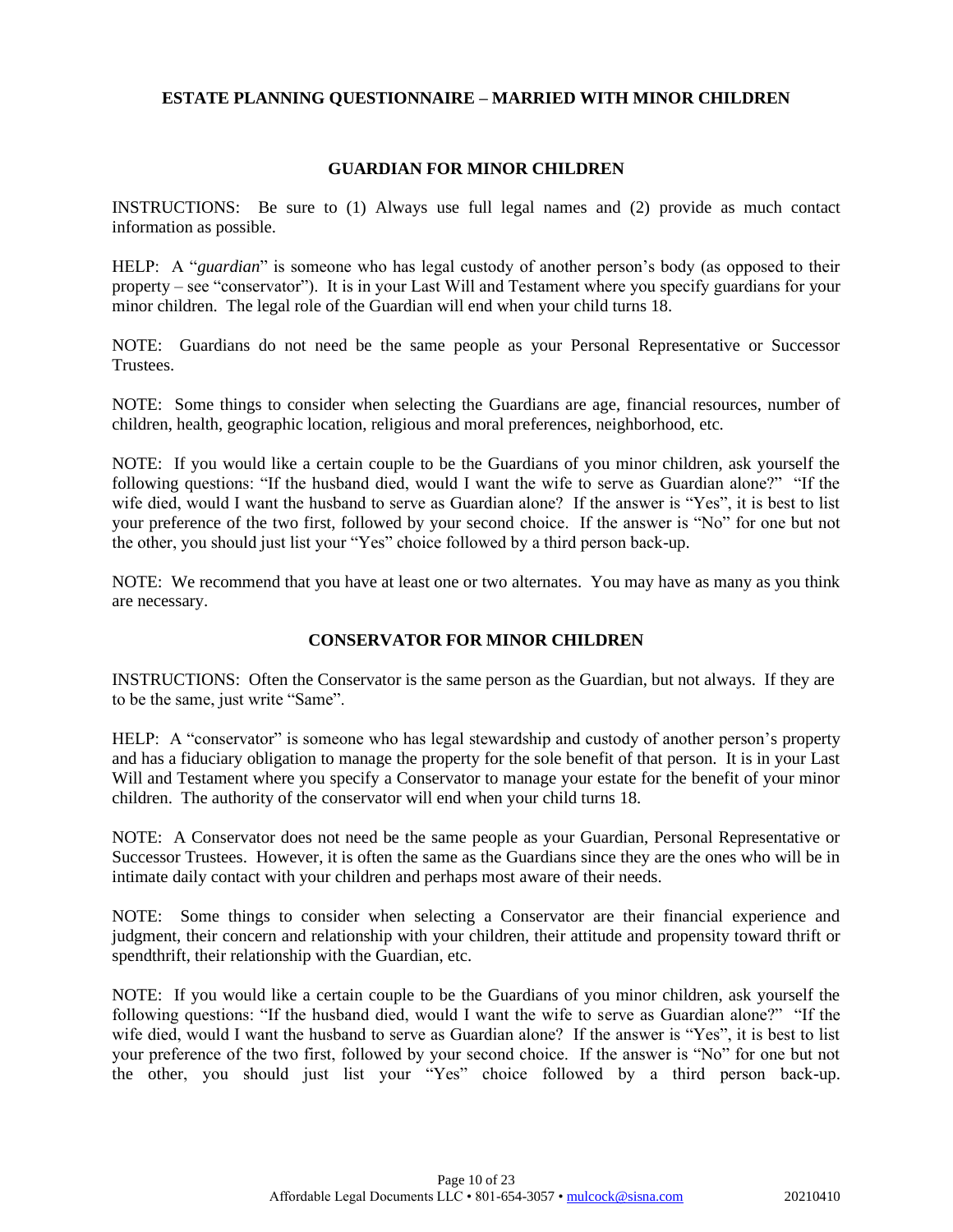| <b>Primary Guardian</b>                                                                                                                                |  |  |
|--------------------------------------------------------------------------------------------------------------------------------------------------------|--|--|
|                                                                                                                                                        |  |  |
|                                                                                                                                                        |  |  |
| City State Zip                                                                                                                                         |  |  |
| Work Phone                                                                                                                                             |  |  |
|                                                                                                                                                        |  |  |
|                                                                                                                                                        |  |  |
| 1 <sup>st</sup> Alternate Guardian                                                                                                                     |  |  |
|                                                                                                                                                        |  |  |
|                                                                                                                                                        |  |  |
|                                                                                                                                                        |  |  |
| Work Phone                                                                                                                                             |  |  |
|                                                                                                                                                        |  |  |
| email email and the same state of the same state of the same state of the same state of the same state of the                                          |  |  |
| 2 <sup>nd</sup> Alternate Guardian                                                                                                                     |  |  |
|                                                                                                                                                        |  |  |
|                                                                                                                                                        |  |  |
| $City$ $City$ $Step$ $Line$                                                                                                                            |  |  |
| Work Phone                                                                                                                                             |  |  |
|                                                                                                                                                        |  |  |
|                                                                                                                                                        |  |  |
| 3 <sup>rd</sup> Alternate Guardian                                                                                                                     |  |  |
| Name                                                                                                                                                   |  |  |
|                                                                                                                                                        |  |  |
| $City$ $\rule{0.1cm}{0.1cm}$ $\rule{0.1cm}{0.1cm}$ $\qquad \qquad \text{State}$ $\rule{0.1cm}{0.1cm}$ $\qquad \qquad \text{Zip}$ $\rule{0.1cm}{0.1cm}$ |  |  |
| Work Phone                                                                                                                                             |  |  |
|                                                                                                                                                        |  |  |
| email email and the same state of the same state of the same state of the same state of the same state of the                                          |  |  |

Check here if you want additional Alternate Guardians and enter their information below.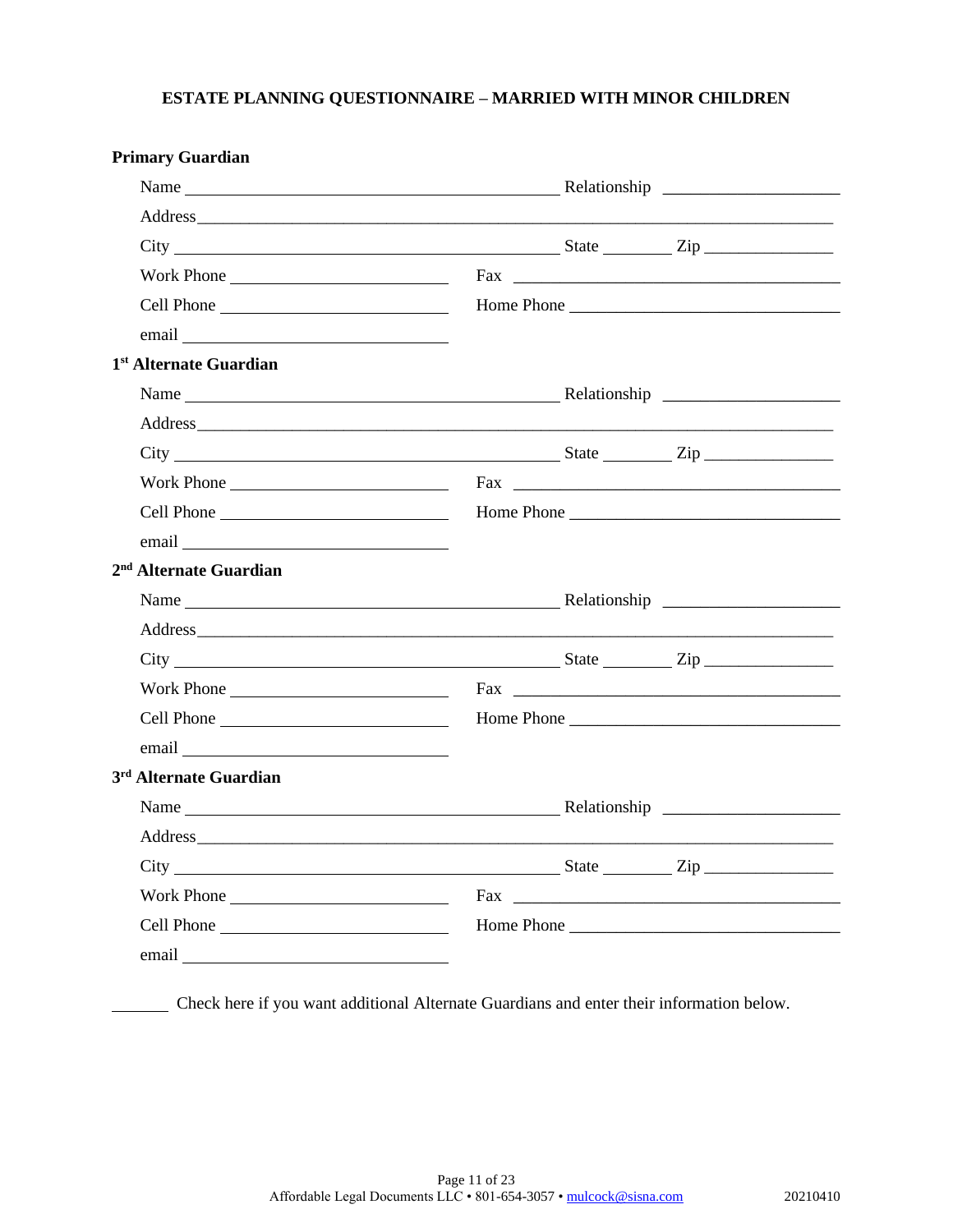| Primary Conservator Check here if the Primary Conservator is the same person as the Primary                                                                                                                                                                                                                                                                                                            | Guardian.                           |  |                                                                                                                                                                                                                                |  |
|--------------------------------------------------------------------------------------------------------------------------------------------------------------------------------------------------------------------------------------------------------------------------------------------------------------------------------------------------------------------------------------------------------|-------------------------------------|--|--------------------------------------------------------------------------------------------------------------------------------------------------------------------------------------------------------------------------------|--|
|                                                                                                                                                                                                                                                                                                                                                                                                        |                                     |  |                                                                                                                                                                                                                                |  |
|                                                                                                                                                                                                                                                                                                                                                                                                        |                                     |  |                                                                                                                                                                                                                                |  |
| $City$ $City$ $Zip$                                                                                                                                                                                                                                                                                                                                                                                    |                                     |  |                                                                                                                                                                                                                                |  |
|                                                                                                                                                                                                                                                                                                                                                                                                        |                                     |  |                                                                                                                                                                                                                                |  |
|                                                                                                                                                                                                                                                                                                                                                                                                        |                                     |  |                                                                                                                                                                                                                                |  |
| email email explorer and the same state of the same state of the same state of the same state of the same state of the same state of the same state of the same state of the same state of the same state of the same state of                                                                                                                                                                         |                                     |  |                                                                                                                                                                                                                                |  |
| 1 <sup>st</sup> Alternate Conservator _____Check here if the 1 <sup>st</sup> Alternate Conservator is the same person as the 1 <sup>st</sup>                                                                                                                                                                                                                                                           | Alternate Guardian.                 |  |                                                                                                                                                                                                                                |  |
|                                                                                                                                                                                                                                                                                                                                                                                                        |                                     |  |                                                                                                                                                                                                                                |  |
|                                                                                                                                                                                                                                                                                                                                                                                                        |                                     |  |                                                                                                                                                                                                                                |  |
|                                                                                                                                                                                                                                                                                                                                                                                                        |                                     |  |                                                                                                                                                                                                                                |  |
|                                                                                                                                                                                                                                                                                                                                                                                                        |                                     |  |                                                                                                                                                                                                                                |  |
|                                                                                                                                                                                                                                                                                                                                                                                                        |                                     |  |                                                                                                                                                                                                                                |  |
| email email and the same state of the same state of the same state of the same state of the same state of the                                                                                                                                                                                                                                                                                          |                                     |  |                                                                                                                                                                                                                                |  |
| 2 <sup>nd</sup> Alternate Conservator _____Check here if the 2 <sup>nd</sup> Alternate Conservator is the same person as the                                                                                                                                                                                                                                                                           |                                     |  |                                                                                                                                                                                                                                |  |
|                                                                                                                                                                                                                                                                                                                                                                                                        | 2 <sup>nd</sup> Alternate Guardian. |  |                                                                                                                                                                                                                                |  |
|                                                                                                                                                                                                                                                                                                                                                                                                        |                                     |  |                                                                                                                                                                                                                                |  |
| $\text{City}$ $\text{City}$ $\text{City}$ $\text{List}$ $\text{List}$ $\text{List}$ $\text{List}$ $\text{List}$ $\text{List}$ $\text{List}$ $\text{List}$ $\text{List}$ $\text{List}$ $\text{List}$ $\text{List}$ $\text{List}$ $\text{List}$ $\text{List}$ $\text{List}$ $\text{List}$ $\text{List}$ $\text{List}$ $\text{List}$ $\text{List}$ $\text{List}$ $\text{List}$ $\text{List}$ $\text{List$ |                                     |  |                                                                                                                                                                                                                                |  |
|                                                                                                                                                                                                                                                                                                                                                                                                        |                                     |  |                                                                                                                                                                                                                                |  |
|                                                                                                                                                                                                                                                                                                                                                                                                        |                                     |  |                                                                                                                                                                                                                                |  |
| email email explorer and the same state of the same state of the same state of the same state of the same state of the same state of the same state of the same state of the same state of the same state of the same state of                                                                                                                                                                         |                                     |  |                                                                                                                                                                                                                                |  |
| $3rd$ Alternate Conservator Check here if the $3rd$ Alternate Conservator is the same person as the                                                                                                                                                                                                                                                                                                    | 3 <sup>rd</sup> Alternate Guardian. |  |                                                                                                                                                                                                                                |  |
|                                                                                                                                                                                                                                                                                                                                                                                                        |                                     |  |                                                                                                                                                                                                                                |  |
| Address experience and the contract of the contract of the contract of the contract of the contract of the contract of the contract of the contract of the contract of the contract of the contract of the contract of the con                                                                                                                                                                         |                                     |  |                                                                                                                                                                                                                                |  |
| $City$ $City$ $Step$ $Line$                                                                                                                                                                                                                                                                                                                                                                            |                                     |  |                                                                                                                                                                                                                                |  |
| Work Phone                                                                                                                                                                                                                                                                                                                                                                                             |                                     |  | Fax The Commission of the Commission of the Commission of the Commission of the Commission of the Commission of the Commission of the Commission of the Commission of the Commission of the Commission of the Commission of th |  |
|                                                                                                                                                                                                                                                                                                                                                                                                        |                                     |  |                                                                                                                                                                                                                                |  |
| email email explorer and the set of the set of the set of the set of the set of the set of the set of the set of the set of the set of the set of the set of the set of the set of the set of the set of the set of the set of                                                                                                                                                                         |                                     |  |                                                                                                                                                                                                                                |  |
|                                                                                                                                                                                                                                                                                                                                                                                                        |                                     |  |                                                                                                                                                                                                                                |  |

Check here if you want additional Alternate Conservators and enter their information below.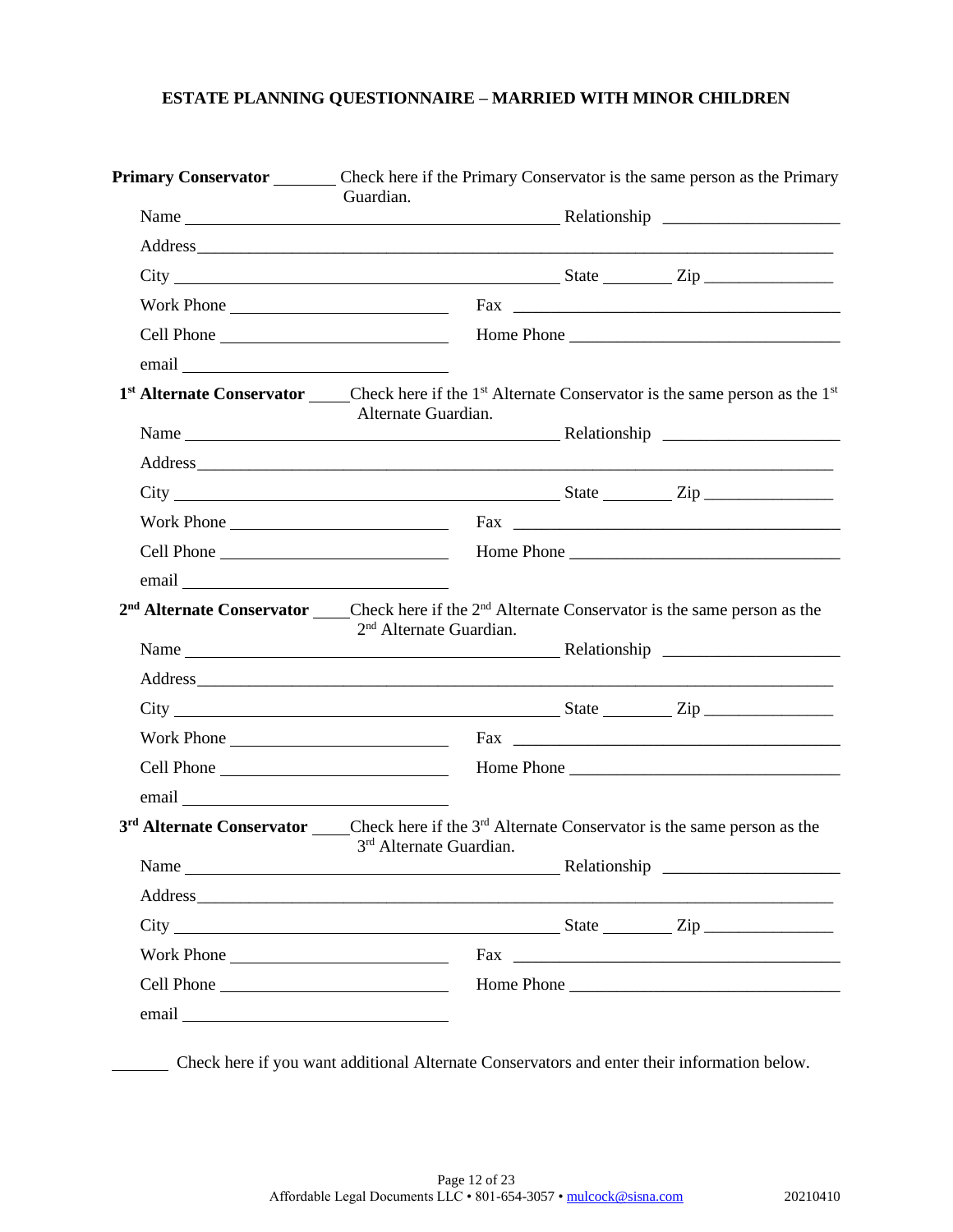### **DURABLE GENERAL POWER OF ATTORNEY**

HELP: A "*Financial Agent*" appointed in your Durable General Power of Attorney is someone you authorize to manage your affairs in the event you become incapacitated. It is active until you either regain your capacity or die.

NOTE: The Financial Agent under your Durable General Power of Attorney and Alternate Financial Agents are usually the same people as the Successor Trustees in the same order. In the event of your incapacity, your Financial Agent manages your non-Trust assets and the Trustee manages your Trust assets. It makes it less complicated if only one person must sign and coordinate activities. A committee takes longer to get things done.

NOTE: It is good to have some back-ups named in case your first choice can't or is not willing to serve.

### **HUSBAND FINANCIAL AGENTS**

| Work Phone |                          |
|------------|--------------------------|
|            |                          |
|            |                          |
|            |                          |
|            |                          |
|            |                          |
|            |                          |
|            |                          |
|            | Home Phone<br>Home Phone |

Check here if you want additional Alternate Financial Agents and enter their information below.

## **Husband - Financial Agent**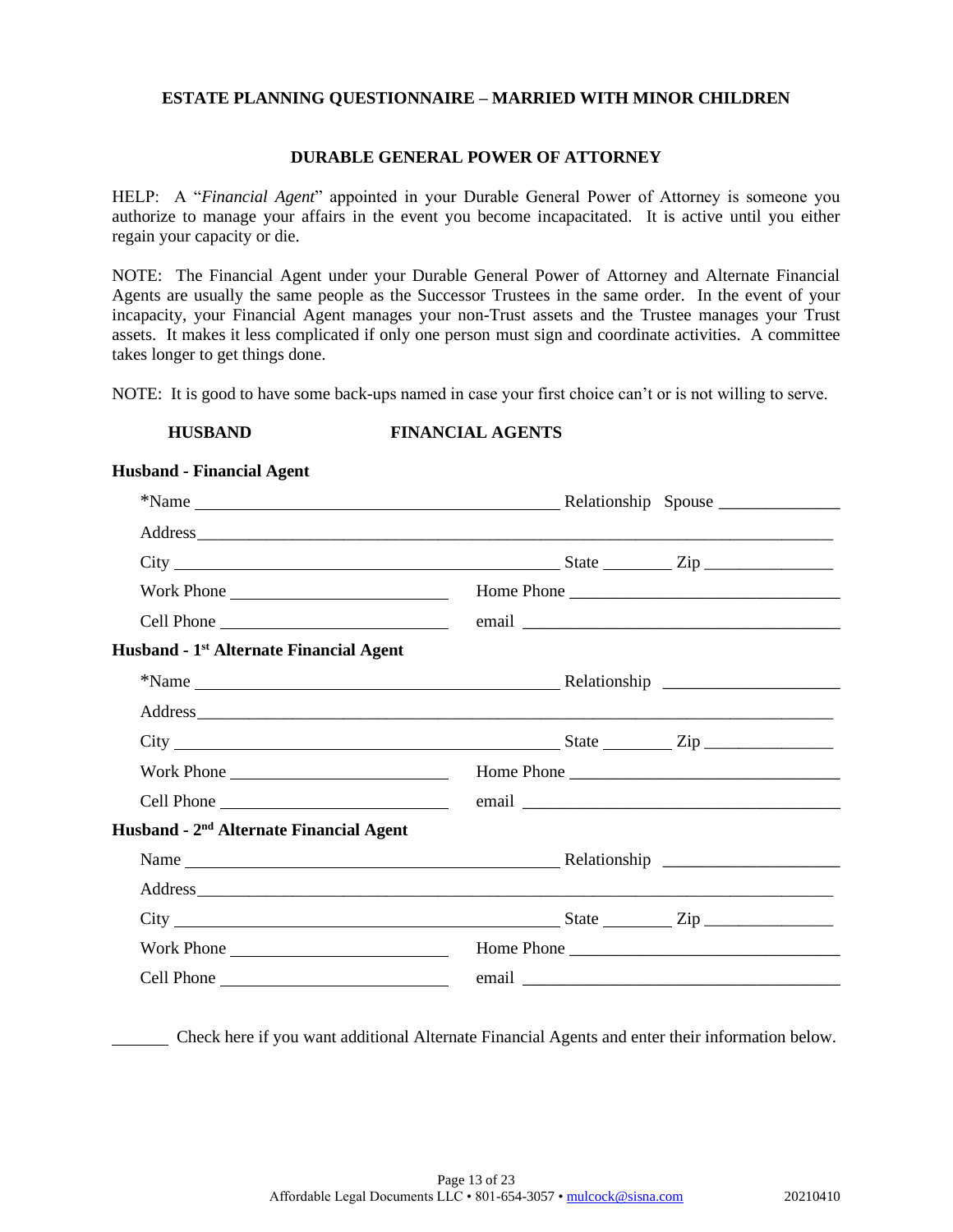| <b>WIFE</b>                                      | <b>FINANCIAL AGENTS</b>     |            |
|--------------------------------------------------|-----------------------------|------------|
| <b>Wife - Financial Agent</b>                    |                             |            |
|                                                  |                             |            |
|                                                  |                             |            |
|                                                  |                             |            |
| Work Phone                                       |                             |            |
|                                                  |                             |            |
| Wife - 1 <sup>st</sup> Alternate Financial Agent |                             |            |
|                                                  |                             |            |
|                                                  |                             |            |
|                                                  | $City$ $City$ $Step$ $Type$ |            |
|                                                  |                             | Home Phone |
|                                                  |                             |            |
| Wife - 2 <sup>nd</sup> Alternate Financial Agent |                             |            |
|                                                  |                             |            |
|                                                  |                             |            |
|                                                  |                             |            |
| Work Phone                                       |                             |            |
|                                                  |                             |            |

Check here if you want additional Alternate Financial Agents and enter their information below.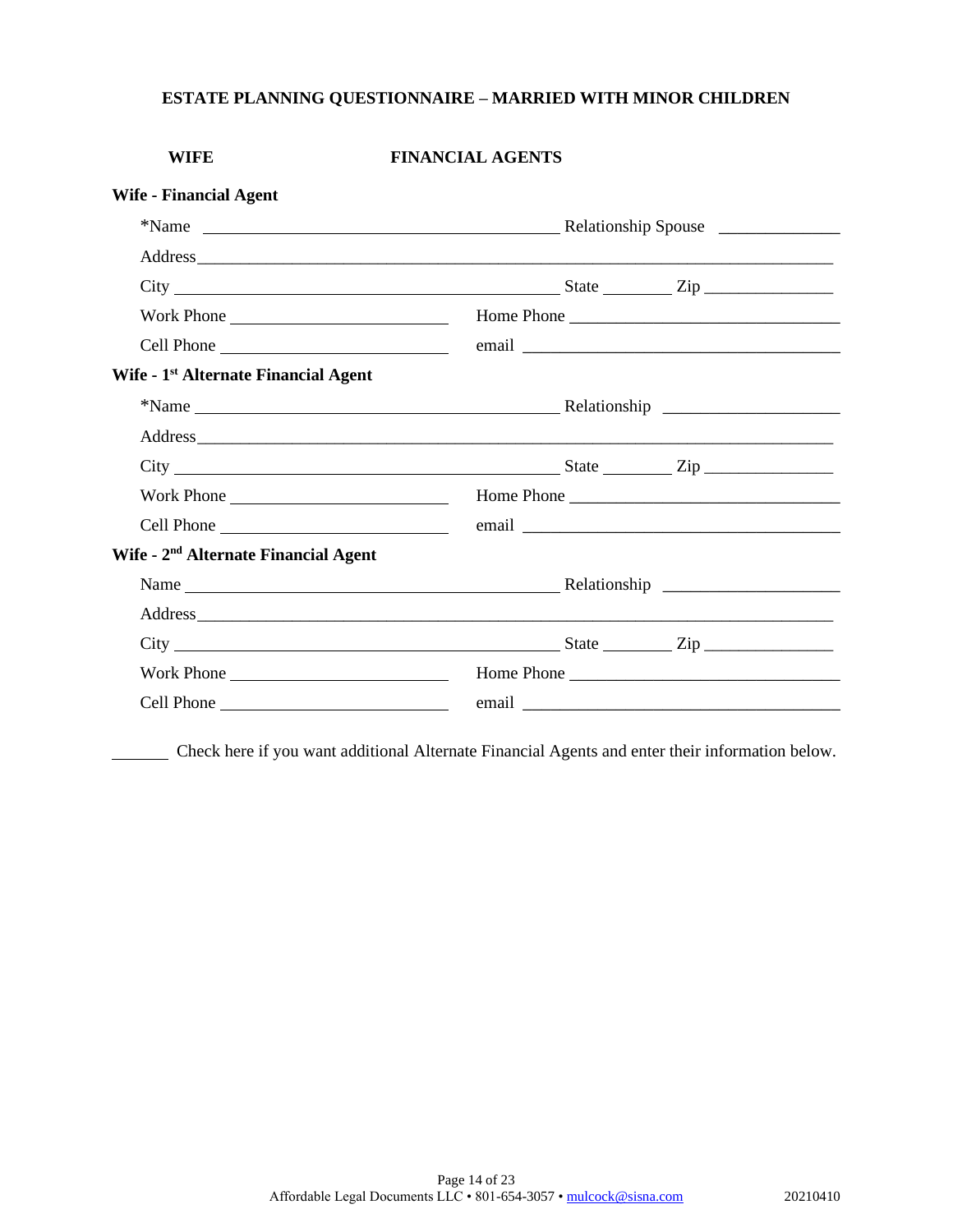### **HEALTH CARE POWER OF ATTORNEY**

INSTRUCTIONS: Be sure to (1) Always use full legal names and (2) provide as much contact information as possible.

HELP: A "*Health Care Agent*" is a person appointed by you in your Health Care Power of Attorney, more technically known as a "Medical Directive". You grant to this person your power to make medical and health care decisions for you if you, for whatever reason, cannot make them yourself. Each State legislature has approved its own version that usually incorporates the Living Will.

HELP: A "living will", more technically known as a "Medical Directive to Physicians and Providers of Health Care" is a document in which you express your desires relative to ongoing medical and health care services in the event you are irrevocably in the process of dying. No person is appointed to act for you under this document. It is State-specific and usually combined with the Health Care Power of Attorney.

NOTE: Your Health Care Agent need not be the same as anyone already named in the previous documents. In fact, it is often not the same person. Some things to consider when selecting your Health Care Agent and Alternates are age, familiarity with medical and health care matters, disposition under stressful circumstances, assertiveness, etc.

NOTE: It is good to have some back-ups named in case your first choice can't or is not willing to serve.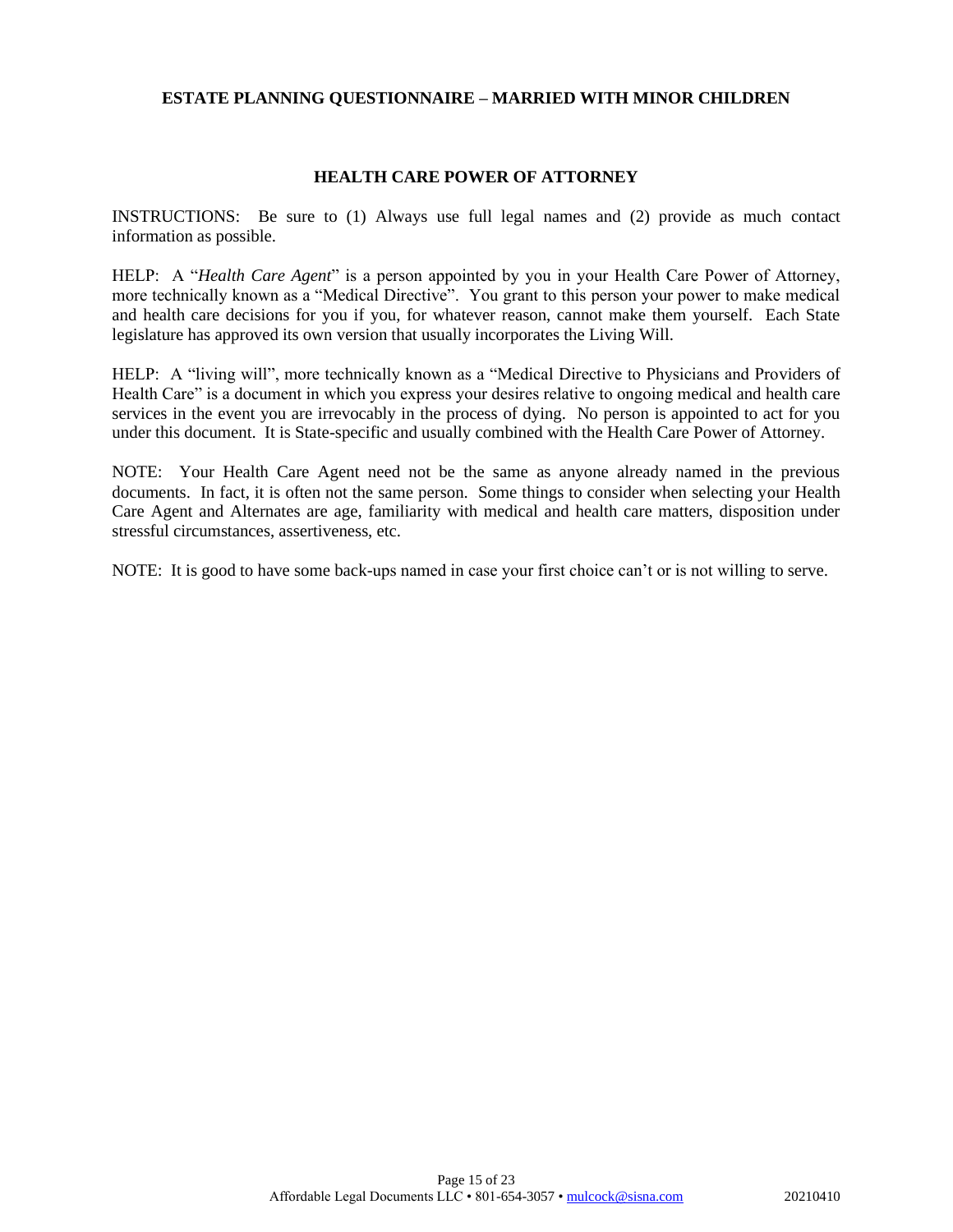| <b>HUSBAND</b>                                        | <b>HEALTH CARE AGENTS</b>   |
|-------------------------------------------------------|-----------------------------|
| <b>Husband - Health Care Agent</b>                    |                             |
|                                                       |                             |
|                                                       |                             |
|                                                       |                             |
|                                                       |                             |
|                                                       |                             |
| Husband - 1 <sup>st</sup> Alternate Health Care Agent |                             |
|                                                       |                             |
|                                                       |                             |
|                                                       | $City$ $City$ $Step$ $Type$ |
| Work Phone                                            | Home Phone                  |
|                                                       |                             |
| Husband - 2 <sup>nd</sup> Alternate Health Care Agent |                             |
|                                                       |                             |
|                                                       |                             |
|                                                       |                             |
| Work Phone                                            | Home Phone                  |
|                                                       |                             |

 Check here if you want additional Alternate Health Care Agents and enter their information below.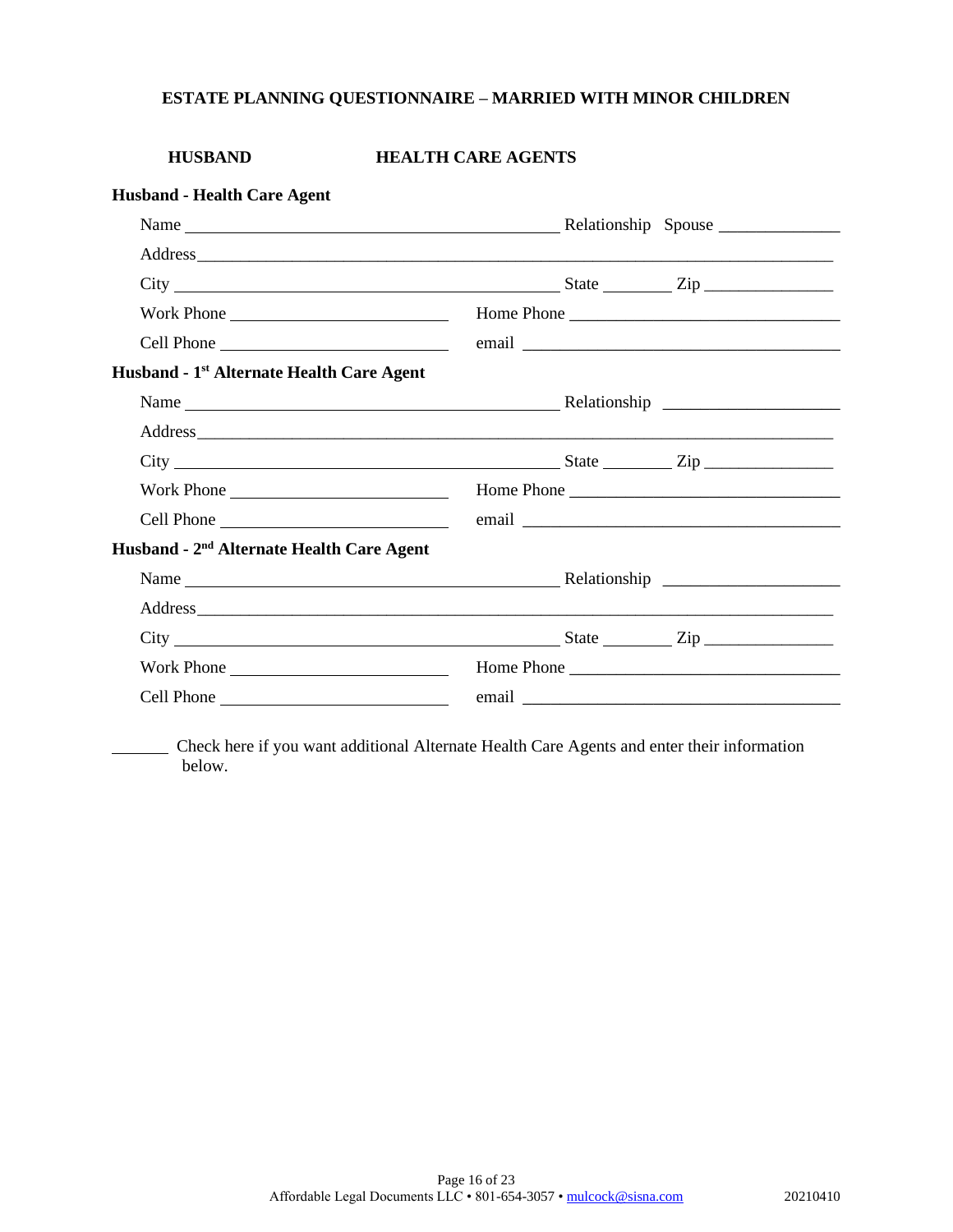| <b>WIFE</b>                                        | <b>HEALTH CARE AGENTS</b>                                                                                                                                                                                                      |
|----------------------------------------------------|--------------------------------------------------------------------------------------------------------------------------------------------------------------------------------------------------------------------------------|
| <b>Wife - Health Care Agent</b>                    |                                                                                                                                                                                                                                |
|                                                    |                                                                                                                                                                                                                                |
|                                                    |                                                                                                                                                                                                                                |
|                                                    | $\text{City}$ $\frac{\text{City}}{\text{List}}$                                                                                                                                                                                |
| Work Phone                                         | Home Phone                                                                                                                                                                                                                     |
|                                                    |                                                                                                                                                                                                                                |
| Wife - 1 <sup>st</sup> Alternate Health Care Agent |                                                                                                                                                                                                                                |
|                                                    |                                                                                                                                                                                                                                |
|                                                    |                                                                                                                                                                                                                                |
|                                                    | $City$ $\rule{1em}{0.15mm}$ $\qquad \qquad \text{State}$ $\rule{1em}{0.15mm}$ $\qquad \qquad \text{Step}$ $\rule{1em}{0.15mm}$                                                                                                 |
| Work Phone                                         |                                                                                                                                                                                                                                |
|                                                    |                                                                                                                                                                                                                                |
| Wife - 2 <sup>nd</sup> Alternate Health Care Agent |                                                                                                                                                                                                                                |
|                                                    | Name Relationship Relationship                                                                                                                                                                                                 |
|                                                    |                                                                                                                                                                                                                                |
|                                                    | $\text{City}$ $\frac{\text{City}}{\text{List}}$                                                                                                                                                                                |
| Work Phone                                         | Home Phone                                                                                                                                                                                                                     |
|                                                    | email expression and the contract of the contract of the contract of the contract of the contract of the contract of the contract of the contract of the contract of the contract of the contract of the contract of the contr |

 Check here if you want additional Alternate Health Care Agents and enter their information below.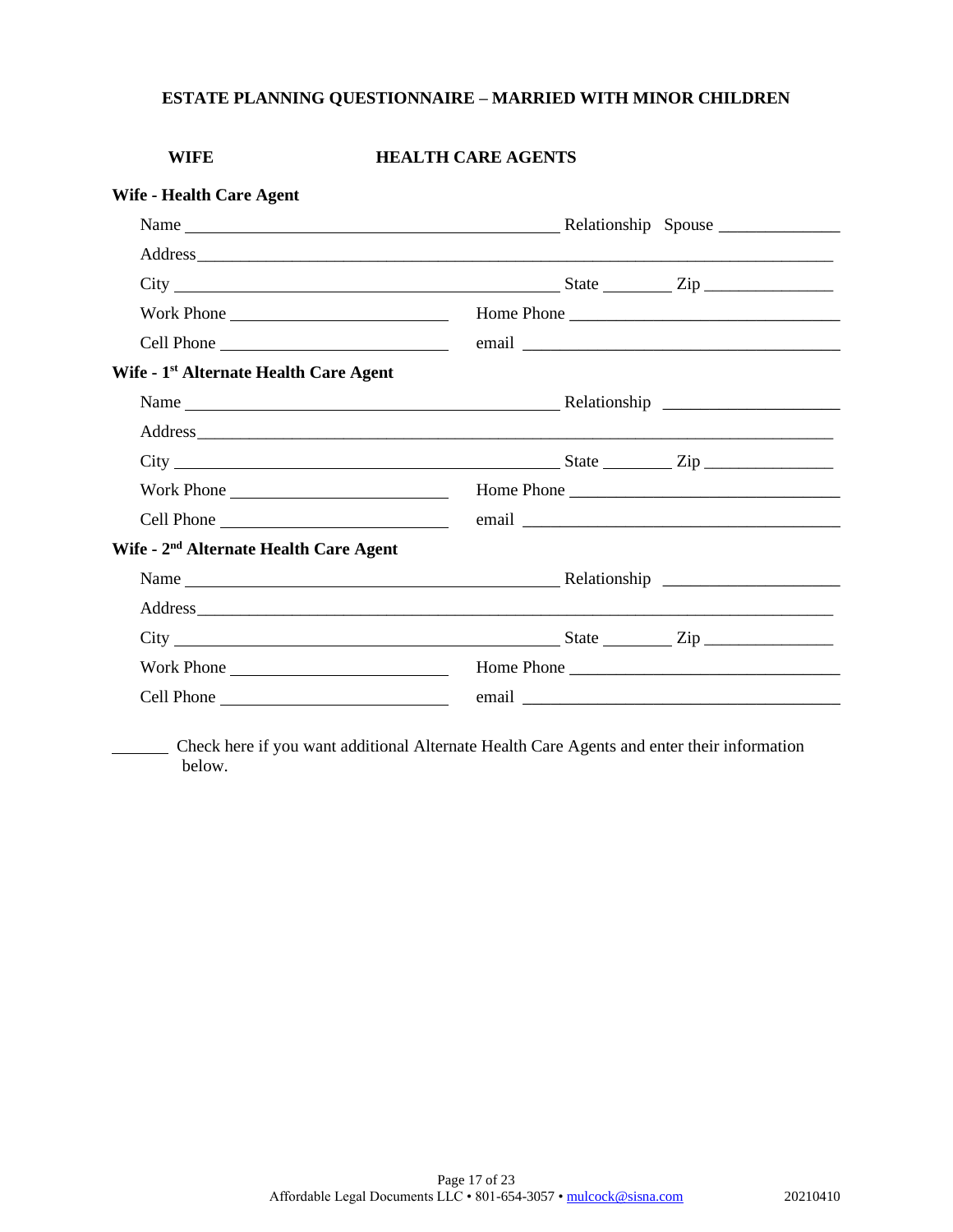### **ASSETS AND LIABILITIES**

Why do we need your financial information?

- 1. This list of assets becomes a **CHECK LIST** for implementing and funding your trust.
- 2. The list may raise additional red flags regarding your estate or asset protection planning the may need additional attention.
- 3. I want to be sure that it does not conflict with other planning you may have already done.
- 4. This list will provide the information I need to create your customized **Estate & Asset Protection System diagram.** This diagram will give you a visual representation of additional planning you should consider.

### INSTRUCTIONS:

- 1. Be as details as possible, but not too detailed. In other words, enter the name of the bank, type of account and typical balance, but not the account number. The same applies to credit cards.
- 2. Whenever possible, indicate who or what owns each asset or liability. For example, an account has only one spouse on a rental property owned by an LLC, or who each IRA belongs to. Separate property or community property may indicate that some special drafting may be needed. This is particularly true for multiple marriages and merged families. We will ultimately need to know which assets are intended to be joint and which are separate property.
- 3. Enter the address or some other description of the real estate, enough so that we can identify what state it is in and the type of use, such as a residential rental, farm property or a cabin in the mountains.
- 4. We do not need exact balances on accounts and debts, only estimates. The same applies to the fair market value.
- 5. The detail request for each life insurance policy is necessary to determine the disposition and ownership of each policy.
- 6. Possible inheritance is important because most people do not consider it an asset or part of their net worth. However, it can wreak havoc with a plan if not anticipated. Your best estimate is all we need.
- 7. Do your best. You may have questions. We will likely have questions for you as well. If you are uncertain about an entry, leave it blank or put a "?" next to it to remind both of us that it needs attention.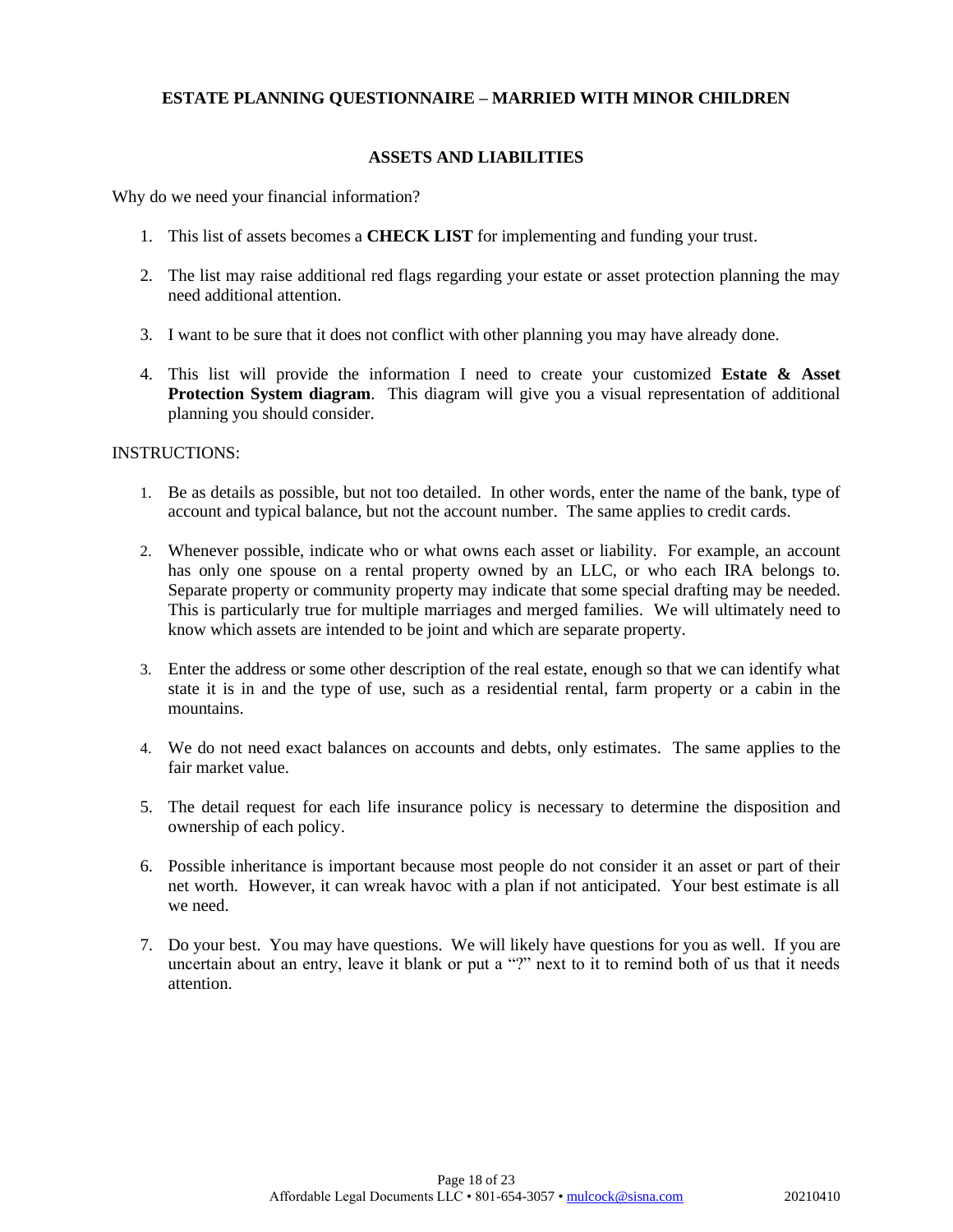| Title | Description                                                                                                           | Debt          | Fair Market Value                                                                                                          |
|-------|-----------------------------------------------------------------------------------------------------------------------|---------------|----------------------------------------------------------------------------------------------------------------------------|
|       | Personal Property, Collectables, etc.                                                                                 | \$            | \$                                                                                                                         |
|       |                                                                                                                       | \$            | \$                                                                                                                         |
|       | <u> 1980 - Johann Barn, mars ann an t-Amhain Aonaichte ann an t-Aonaichte ann an t-Aonaichte ann an t-Aonaichte a</u> | \$            | \$                                                                                                                         |
|       |                                                                                                                       | \$            | \$                                                                                                                         |
|       | Personal Vehicles, Boats, Toys, etc.                                                                                  |               |                                                                                                                            |
|       |                                                                                                                       | $\frac{1}{2}$ | \$<br><u> 1999 - Jan Barbara III, prima postala prima prima prima prima prima prima prima prima prima prima prima prim</u> |
|       | <u> 1980 - Johann Barn, mars ann an t-Amhain Aonaichte ann an t-Aonaichte ann an t-Aonaichte ann an t-Aonaichte a</u> | \$            | \$                                                                                                                         |
|       |                                                                                                                       |               | \$                                                                                                                         |
|       |                                                                                                                       | \$            | \$                                                                                                                         |
|       |                                                                                                                       | \$            | \$                                                                                                                         |
|       |                                                                                                                       | $\mathbb{S}$  | \$                                                                                                                         |
|       | <b>Personal Cash, Checking &amp; Savings Accounts</b>                                                                 |               |                                                                                                                            |
|       |                                                                                                                       | $\mathbb{S}$  | \$                                                                                                                         |
|       | <u> 1989 - Johann Stein, marwolaethau a bhann an t-Amhair an t-Amhair an t-Amhair an t-Amhair an t-Amhair an t-A</u>  | \$            | $\mathbb{S}$                                                                                                               |
|       |                                                                                                                       | \$            | \$                                                                                                                         |
|       |                                                                                                                       | \$            | \$                                                                                                                         |
|       |                                                                                                                       | $\mathbb{S}$  | $\mathbb{S}$                                                                                                               |
|       |                                                                                                                       | \$            | \$                                                                                                                         |
|       | <b>Personal Consumer / Credit Card Debt</b>                                                                           |               |                                                                                                                            |
|       |                                                                                                                       | \$            |                                                                                                                            |
|       | <u> 1980 - Johann Barn, mars ann an t-Amhain Aonaich an t-Aonaich an t-Aonaich ann an t-Aonaich ann an t-Aonaich</u>  | \$            |                                                                                                                            |
|       |                                                                                                                       | $\mathcal{S}$ |                                                                                                                            |
|       |                                                                                                                       |               |                                                                                                                            |
|       |                                                                                                                       | \$            |                                                                                                                            |
|       |                                                                                                                       |               |                                                                                                                            |
|       | <b>Personal Notes, Contracts, Accounts Receivable</b>                                                                 |               |                                                                                                                            |
|       |                                                                                                                       | \$            | \$                                                                                                                         |
|       |                                                                                                                       | \$            | \$                                                                                                                         |
|       |                                                                                                                       |               |                                                                                                                            |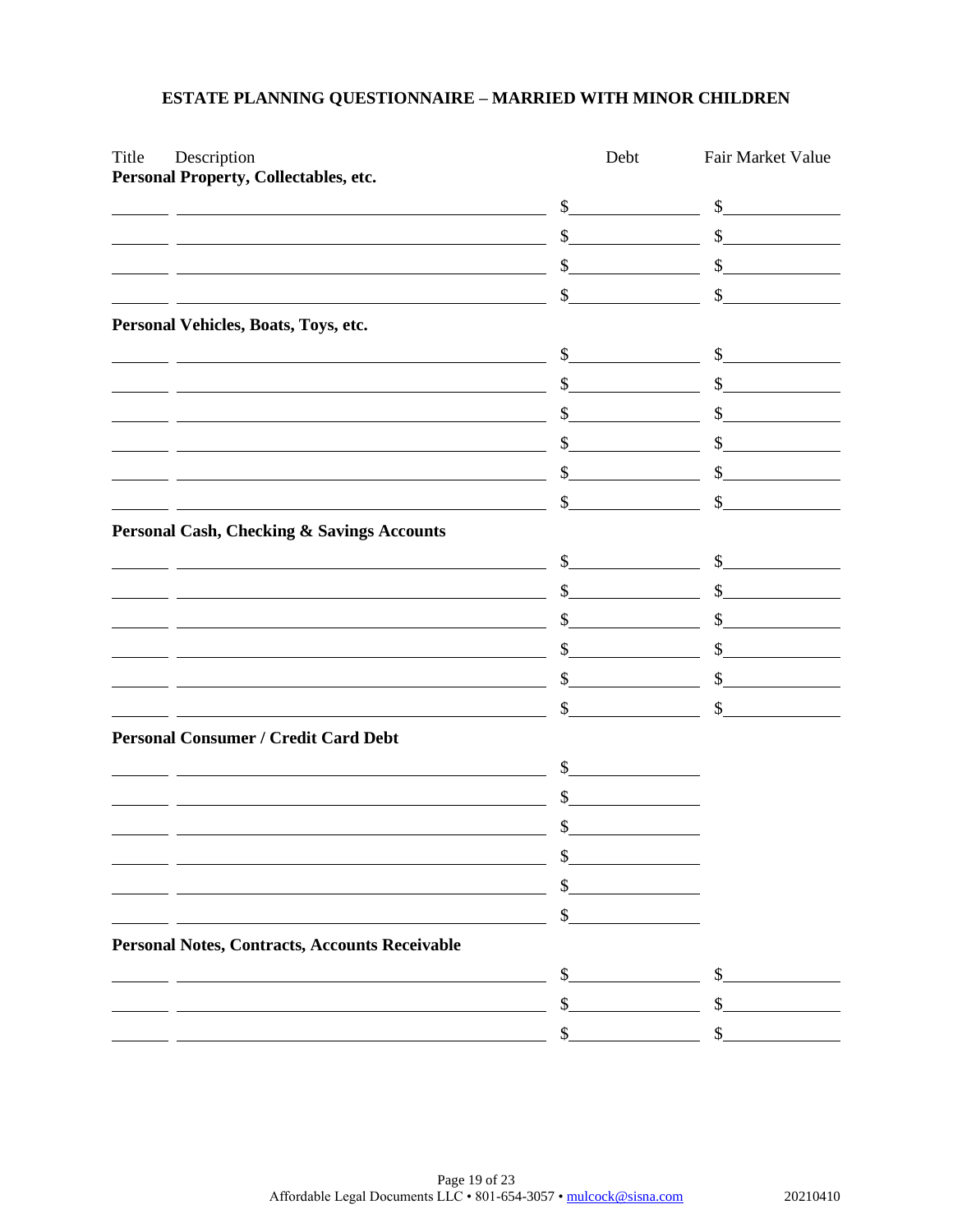| Title | Description                                                                                                            | Debt                        | Fair Market Value           |
|-------|------------------------------------------------------------------------------------------------------------------------|-----------------------------|-----------------------------|
|       | <b>Personal Use Real Estate</b>                                                                                        |                             |                             |
|       | <u> 1980 - Johann Barn, mars ann an t-Amhain Aonaichte ann an t-Aonaichte ann an t-Aonaichte ann an t-Aonaichte a</u>  | $\frac{1}{2}$               | $\sim$                      |
|       | <u> 1989 - Johann Barbara, martin amerikan basar dan basa dan basa dan basa dalam basa dan basa dalam basa dalam</u>   |                             | $\frac{1}{2}$               |
|       | <u> 1989 - Johann Stoff, Amerikaansk politiker († 1908)</u>                                                            | $\mathbb{S}$                | $\sim$ $\sim$               |
|       | <u> 1989 - Johann Stoff, deutscher Stoffen und der Stoffen und der Stoffen und der Stoffen und der Stoffen und der</u> | $\mathbb{S}$                | $\mathcal{S}$               |
|       | <b>Rental Real Estate</b>                                                                                              |                             |                             |
|       | <u> 1989 - Johann Barn, amerikansk politiker (</u>                                                                     | $\frac{1}{2}$               | s                           |
|       | <u> 1989 - Johann Stoff, Amerikaansk politiker († 1908)</u>                                                            | $\frac{1}{2}$               | $\frac{1}{2}$               |
|       | <u> 1989 - Johann Barbara, martxa alemaniar amerikan basar da da a shekara a shekara a shekara a shekara a shekar</u>  | $\sim$ $\sim$               | $\sim$ $\sim$               |
|       | <u> 1989 - Jan Samuel Barbara, margaret eta idazlea (h. 1989).</u>                                                     |                             | $\mathbb{S}$                |
|       |                                                                                                                        | $\mathbb{S}$                | $\mathbb{S}$                |
|       | <u> 1989 - Johann Barnett, fransk politik (d. 1989)</u>                                                                | $\frac{1}{2}$               | $\frac{1}{2}$               |
|       | <u> 1980 - Johann Barbara, martin amerikan basar dan basar dan basar dalam basar dalam basar dalam basar dalam b</u>   | $\frac{1}{2}$               | $\mathcal{S}$               |
|       | <b>Land &amp; Development Real Estate</b>                                                                              |                             |                             |
|       |                                                                                                                        | $\frac{1}{2}$               | $\frac{1}{2}$               |
|       | <u> 1989 - Johann Barbara, martxa alemaniar amerikan a</u>                                                             | $\int$                      | $\sim$                      |
|       |                                                                                                                        | \$                          | $\mathbb{S}$                |
|       | Closely-Held Businesses - Corporations, Limited Liability Companies, Partnerships, etc.                                |                             |                             |
|       | <u> 1989 - Johann Barn, mars eta bainar eta industrial eta baina eta baina eta baina eta baina eta baina eta bain</u>  | $\frac{\text{S}}{\text{S}}$ | $\frac{1}{2}$               |
|       | <u> 1989 - Jan Samuel Barbara, margaret eta idazlea (h. 1982).</u>                                                     | $\frac{1}{2}$               | $\frac{\text{S}}{\text{S}}$ |
|       |                                                                                                                        | $\sim$                      | $\mathbb{S}$                |
|       | Patents, Trademarks, Copy Rights, Royalties, etc.                                                                      |                             |                             |
|       |                                                                                                                        | \$                          | \$                          |
|       |                                                                                                                        |                             | \$                          |
|       | <b>Non-US Assets</b>                                                                                                   |                             |                             |
|       |                                                                                                                        | \$                          | \$                          |
|       |                                                                                                                        | \$                          | \$                          |
|       |                                                                                                                        | \$                          | \$                          |
|       |                                                                                                                        |                             |                             |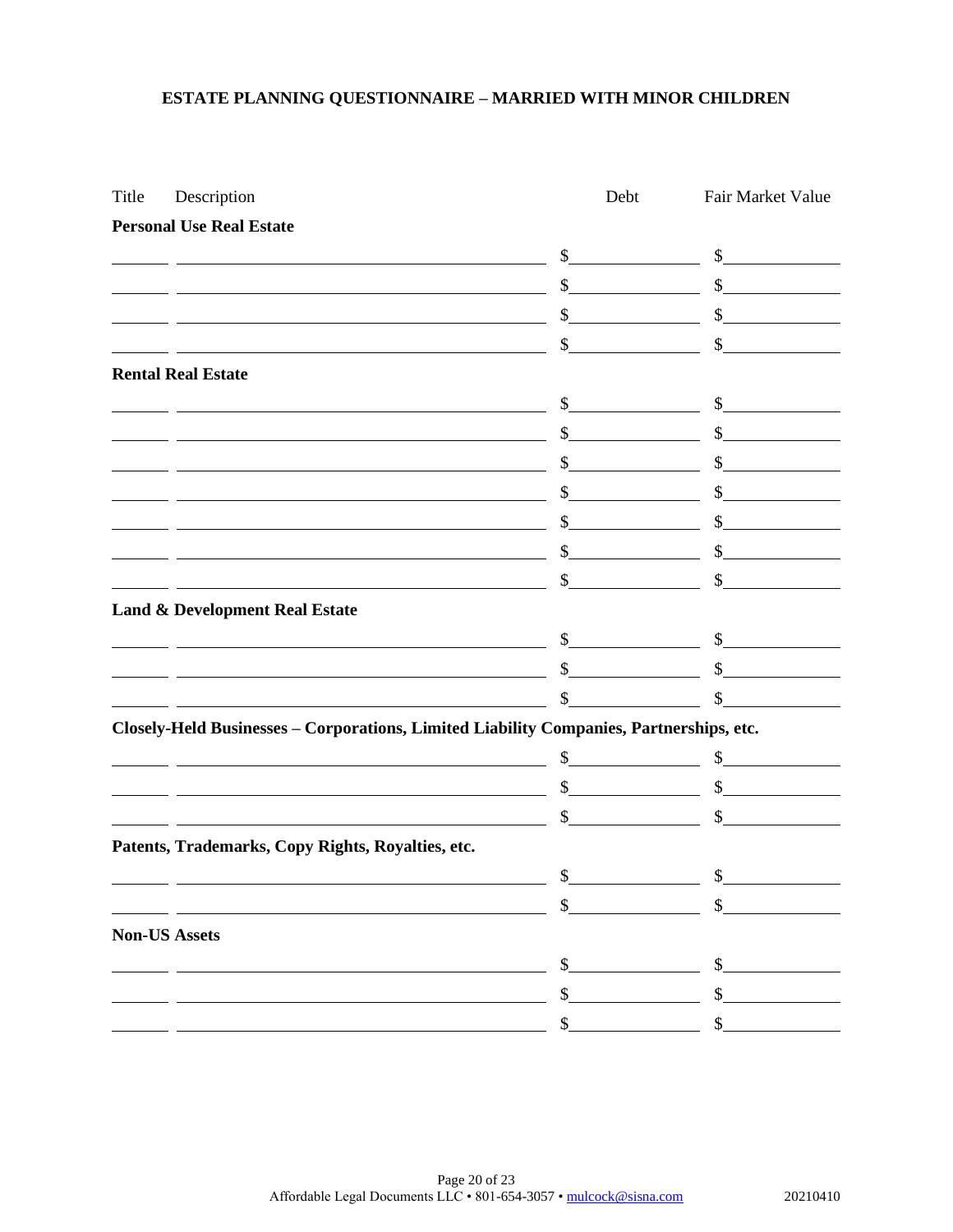## Title Description Current Value

|    | Taxable Non-Retirement Investments, e.g. stock brokerage, mutual fund, etc. |                                                      |                                                                                                                                                                                                                                                     |
|----|-----------------------------------------------------------------------------|------------------------------------------------------|-----------------------------------------------------------------------------------------------------------------------------------------------------------------------------------------------------------------------------------------------------|
|    |                                                                             |                                                      | $\frac{1}{2}$                                                                                                                                                                                                                                       |
|    |                                                                             |                                                      | $\sim$                                                                                                                                                                                                                                              |
|    |                                                                             |                                                      | s                                                                                                                                                                                                                                                   |
|    |                                                                             | <u> 1989 - Johann Barn, fransk politik (d. 1989)</u> | $\frac{\sqrt{2}}{2}$                                                                                                                                                                                                                                |
|    |                                                                             |                                                      | $\frac{1}{2}$                                                                                                                                                                                                                                       |
|    |                                                                             |                                                      | $\frac{\text{S}}{\text{S}}$                                                                                                                                                                                                                         |
|    |                                                                             |                                                      | $\frac{1}{2}$                                                                                                                                                                                                                                       |
|    |                                                                             | <u> 1989 - Johann Stone, Amerikaansk politiker (</u> | $\frac{1}{2}$                                                                                                                                                                                                                                       |
|    | IRAs & Retirement Plans, Medical Reimbursement and College Plans, etc.      |                                                      |                                                                                                                                                                                                                                                     |
|    |                                                                             |                                                      |                                                                                                                                                                                                                                                     |
|    |                                                                             |                                                      | $\frac{1}{2}$                                                                                                                                                                                                                                       |
|    |                                                                             |                                                      | $\frac{1}{2}$                                                                                                                                                                                                                                       |
|    |                                                                             |                                                      | $\frac{\sqrt{2}}{2}$                                                                                                                                                                                                                                |
|    |                                                                             |                                                      |                                                                                                                                                                                                                                                     |
|    |                                                                             |                                                      | $\sim$                                                                                                                                                                                                                                              |
|    |                                                                             |                                                      | $\frac{1}{2}$                                                                                                                                                                                                                                       |
|    |                                                                             |                                                      |                                                                                                                                                                                                                                                     |
|    | <b>Life Insurance</b>                                                       |                                                      |                                                                                                                                                                                                                                                     |
| 5. |                                                                             |                                                      |                                                                                                                                                                                                                                                     |
|    |                                                                             |                                                      |                                                                                                                                                                                                                                                     |
|    |                                                                             |                                                      |                                                                                                                                                                                                                                                     |
|    |                                                                             |                                                      | Premium \$ Cash Value \$ Premium \$ Cash Value \$ Premium \$ Premium \$ Premium \$ Premium \$ Premium \$ Premium \$ Premium \$ Premium \$ Premium \$ Premium \$ Premium \$ Premium \$ Premium \$ Premium \$ Premium \$ Premium \$ Premium \$ Premiu |
| 6. |                                                                             |                                                      |                                                                                                                                                                                                                                                     |
|    |                                                                             |                                                      |                                                                                                                                                                                                                                                     |
|    |                                                                             |                                                      |                                                                                                                                                                                                                                                     |
|    |                                                                             |                                                      | Premium \$ Cash Value \$ *Death Benefit \$                                                                                                                                                                                                          |

### **Taxable Non-Retirement Investments, e.g. stock brokerage, mutual fund, etc.**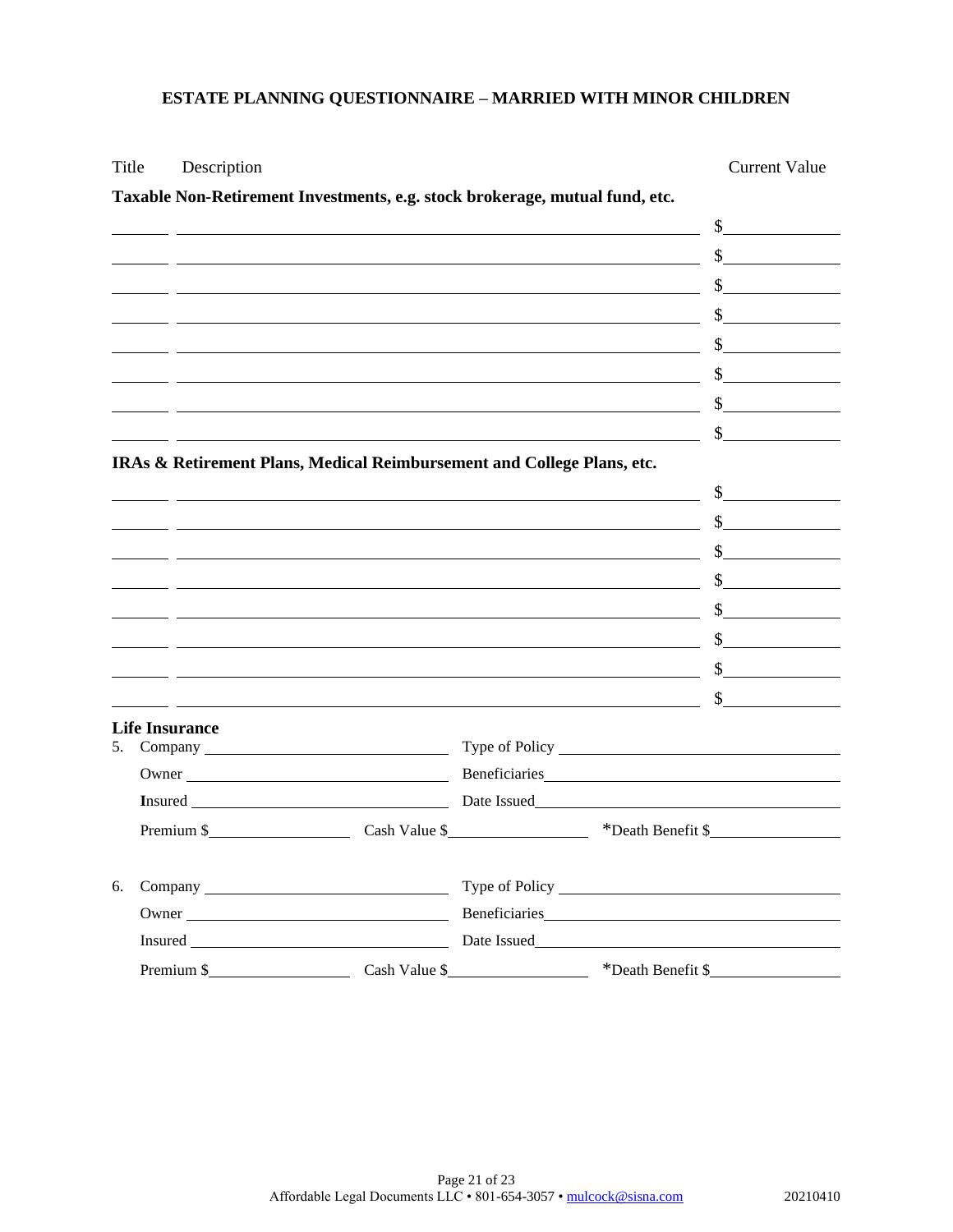| 7.   |                                    |                                                                                   |  |                                                                                   |  |  |
|------|------------------------------------|-----------------------------------------------------------------------------------|--|-----------------------------------------------------------------------------------|--|--|
|      |                                    |                                                                                   |  |                                                                                   |  |  |
|      |                                    |                                                                                   |  |                                                                                   |  |  |
|      |                                    |                                                                                   |  | Premium \$                                                                        |  |  |
| 8.   |                                    |                                                                                   |  |                                                                                   |  |  |
|      |                                    |                                                                                   |  |                                                                                   |  |  |
|      |                                    |                                                                                   |  | *Insured <b>Example 2</b> Date Issued <b>Date Issued Date Issued CONSUMER 2</b> 2 |  |  |
|      |                                    |                                                                                   |  | Premium \$                                                                        |  |  |
| 9.   |                                    |                                                                                   |  |                                                                                   |  |  |
|      |                                    |                                                                                   |  |                                                                                   |  |  |
|      |                                    |                                                                                   |  |                                                                                   |  |  |
|      |                                    |                                                                                   |  | Premium \$                                                                        |  |  |
|      |                                    |                                                                                   |  |                                                                                   |  |  |
|      |                                    |                                                                                   |  |                                                                                   |  |  |
|      |                                    |                                                                                   |  |                                                                                   |  |  |
|      |                                    |                                                                                   |  | Premium \$                                                                        |  |  |
|      | <b>Other insurances</b>            |                                                                                   |  |                                                                                   |  |  |
|      | Husband                            |                                                                                   |  |                                                                                   |  |  |
|      |                                    |                                                                                   |  |                                                                                   |  |  |
|      |                                    | YES / NO_________________Disability - Long Term _________________________________ |  |                                                                                   |  |  |
|      |                                    | YES / NO Medical Medical                                                          |  |                                                                                   |  |  |
|      |                                    |                                                                                   |  |                                                                                   |  |  |
| Wife |                                    |                                                                                   |  |                                                                                   |  |  |
|      | $YES / NO$ Disability – Short Term |                                                                                   |  |                                                                                   |  |  |
|      |                                    | YES / NO _______________ Disability - Long Term _________________________________ |  |                                                                                   |  |  |
|      |                                    |                                                                                   |  |                                                                                   |  |  |
|      |                                    |                                                                                   |  |                                                                                   |  |  |